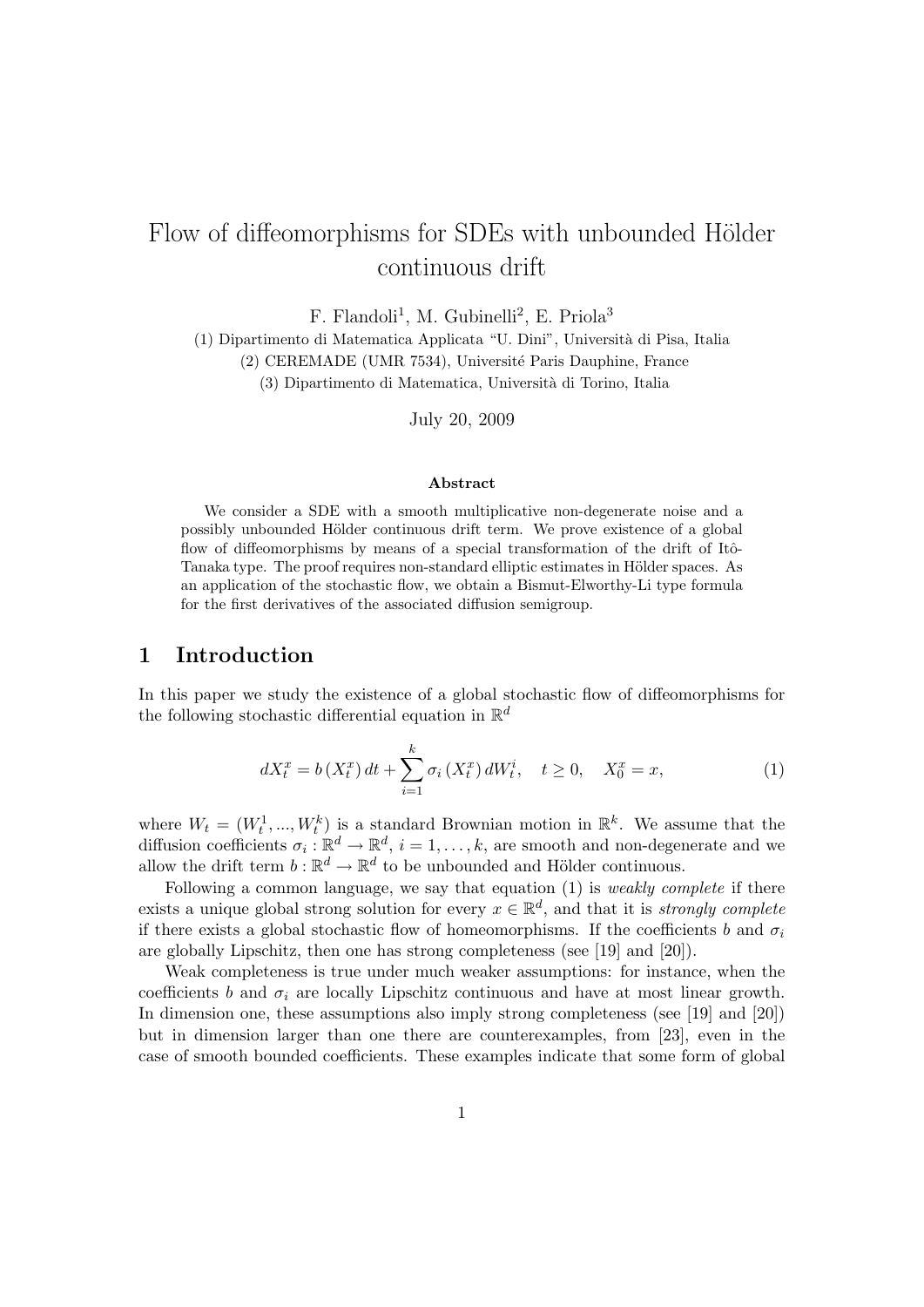control at infinity on the increments of the coefficients is necessary. For (at least) locally Lipschitz coefficients, there are indeed positive results of strong completeness (see [7],  $[22]$ ,  $[24]$ ).

Strong completeness for non-locally Lipschitz coefficients can be established replacing the global Lipschitz condition on the coefficients with global log-Lipschitz type conditions (see [29], [33], [9], [8]). Such log-Lipschitz conditions are stronger than the Hölder continuity.

Many papers prove weak completeness for SDEs with non-locally Lipschitz continuous coefficients assuming a non-degenerate diffusion matrix  $\sigma$ . First papers in this direction were [35] and [31] in which the method of the so called Zvonkin's transformation was introduced. More recent papers dealing with such approach are [13], [17], [32], [34] (see also the references therein). In the case of non-degenerate additive noise and time dependent drift b, the most advanced result (but see also the 1-dimensional results reported in [30]) is [17]; in such paper it is shown that it is sufficient to assume that  $b \in L^q(0,T; L^{p}_{loc}(\mathbb{R}^d))$  with  $\frac{d}{p} + \frac{2}{q} < 1, p \ge 2$  and  $q > 2$ , plus a non-explosion condition, to get weak completeness. This result has been generalized in [32] to cover also the case in which  $\sigma$  is variable, time-dependent and non-degenerate. We do not know about strong completeness under such weak assumptions.

The contribution of the present paper is to prove strong completeness for SDEs with "locally uniformly  $\theta$ -Hölder continuous" drift b, for some  $\theta \in (0,1)$  (see (3)), removing boundedness of b or additional regularity assumed in previous works. Also, we allow nondegenerate, bounded and  $C_b^3(\mathbb{R}^d, \mathbb{R}^d)$ -diffusion coefficients  $(\sigma_i)_{i=1,\dots,k}$ . We point out that our result seems to be new even in the case of constant and non-degenerate  $(\sigma_i)_{i=1,\dots,k}$ .

In spite of the fact that  $b$  is not even differentiable, under the previous assumptions, we construct a stochastic flow of  $C^1$ -diffeomorphisms (see Theorem 7) using the approach of [10] rather than the Zvonkin's transformation method used in the above mentioned works on strong completeness (we compare the two methods in Section 3).

In [10] in order to study a linear stochastic transport equation with a bounded vector field  $b(t, x)$  which is Hölder continuous in x, uniformly in time, we have showed that if in (1)  $\sigma = (\sigma_i)$  is constant and non-degenerate and  $b = \tilde{b}$ , then there exists a stochastic flow of  $C<sup>1</sup>$ -diffeomorphisms. This result can be extended without difficulties to the case in which  $\sigma$  is not constant, bounded, non-degenerate, and time-dependent (see [34] where this case is investigated by the Zvonkin's transformation or Remark 9 where we show such result following the approach of [10]).

In the present situation, since our  $b$  is *unbounded*, we need new global regularity results in Hölder spaces for the solution  $u$  of the elliptic equation

$$
\lambda u(x) - \frac{1}{2} \text{Tr}(a(x)D^2 u(x)) - b(x) \cdot Du(x) = b(x), \quad x \in \mathbb{R}^d,
$$
 (2)

to be interpreted componentwise, where  $\lambda > 0$  is large enough,  $a(x) = \sigma(x)\sigma^*(x)$  ( $\sigma^*(x)$ ) denotes the adjoint matrix of  $\sigma(x)$ ). The study of this equation will be the subject of Section 2 of the present paper. The required estimates are not covered by recent papers dealing with elliptic and parabolic equations with unbounded coefficients (compare with [4], [1], [18] and the references therein). To obtain such result we prove a crucial Lemma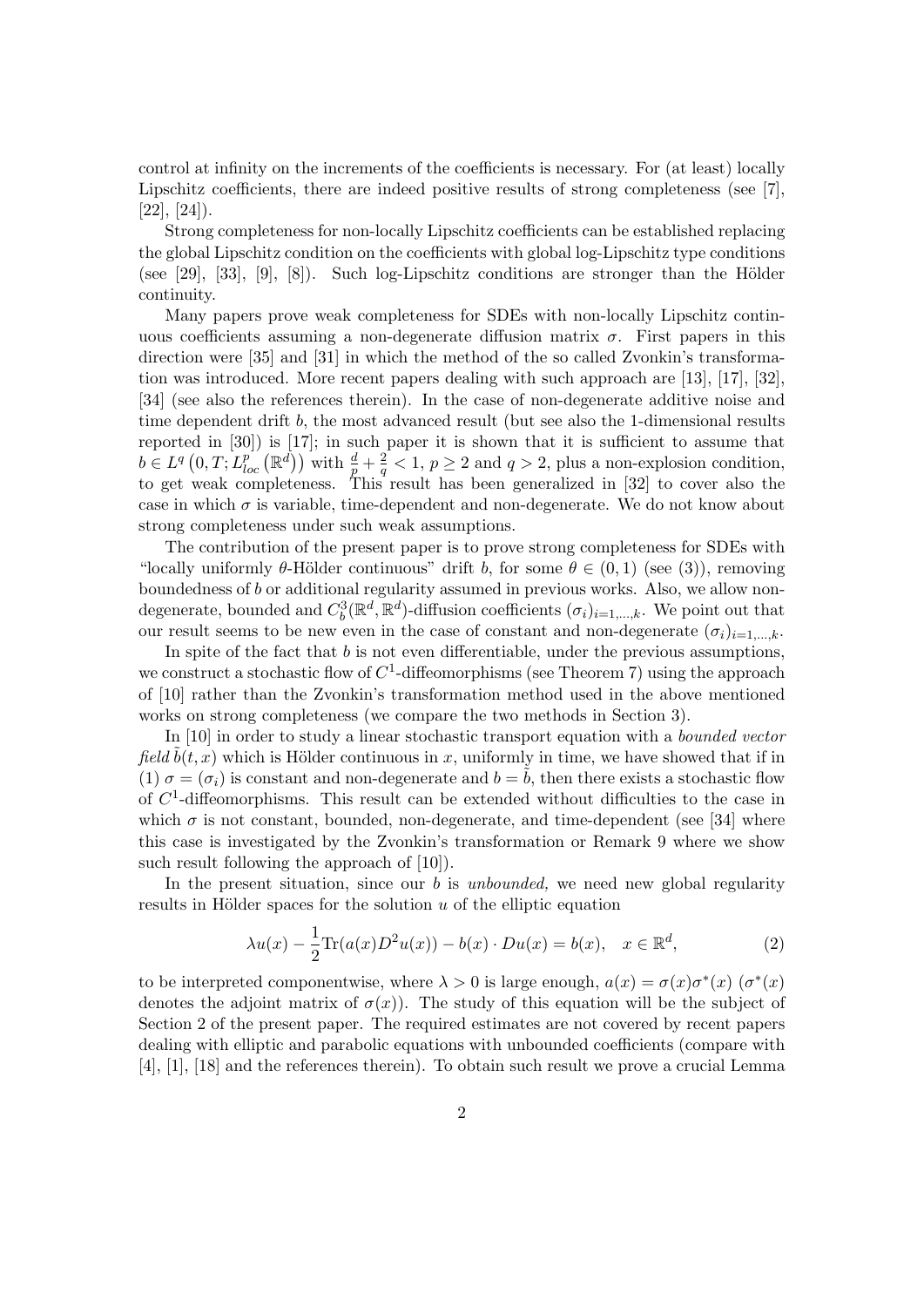4 concerning estimates on the derivatives of the associated diffusion semigroup when it is applied to *unbounded* functions  $f$ ; in its proof we also use an argument from the proof of [27, Theorem 3.3]. In Remark 10 we show a possible extension of our Theorem 7 to the case in which b and  $\sigma$  are time-dependent.

We finish the paper by showing that a Bismut-Elworthy-Li formula holds for the diffusion semigroup associated to  $(1)$  (see Theorem 11). Under the poor regularity of b assumed here, this result is new. Bismut-Elworthy-Li formula requires a suitable form of differentiability of the solution of  $(1)$  with respect to the initial condition x; we have this result as a byproduct of our Theorem 7 on existence of a differentiable stochastic flow.

**Notations and assumption** The euclidean norm in any  $\mathbb{R}^k$ ,  $k \geq 1$ , will be denoted by  $|\cdot|$  and its inner product by  $\cdot$  or  $\langle \cdot, \cdot \rangle$ . For  $\theta \in (0, 1)$ , we define the set  $C^{\theta}(\mathbb{R}^d; \mathbb{R}^k)$ ,  $k, d \geq 1$ , as set of all vector-fields  $f : \mathbb{R}^d \to \mathbb{R}^k$  for which

$$
[f]_{\theta} := \sup_{x \neq y \in \mathbb{R}^d, |x - y| \le 1} \frac{|f(x) - f(y)|}{|x - y|^{\theta}} < \infty.
$$
 (3)

These are the "locally uniformly  $\theta$ -Hölder continuous" vector fields mentioned in the introduction. The function  $f(x) = |x|^\theta$  is a classical example. We let

$$
[f]_{\theta,1} := \sup_{x \neq y \in \mathbb{R}^d} \frac{|f(x) - f(y)|}{(|x - y|^{\theta} \vee |x - y|)} < \infty,
$$
\n(4)

where  $a \vee b = \max(a, b)$ , for  $a, b \in \mathbb{R}$ . By a simple argument we have  $[f]_{\theta} \leq [f]_{\theta,1} \leq 2[f]_{\theta}$ , so in particular functions in  $C^{\theta}(\mathbb{R}^d;\mathbb{R}^k)$  have at most linear growth. The set  $C^{\theta}(\mathbb{R}^d;\mathbb{R}^k)$ becomes a Banach space with respect to the norm

$$
||f||_{\theta} = || (1 + |\cdot|)^{-1} f(\cdot) ||_0 + [f]_{\theta},
$$

where  $\|\cdot\|_0$  denotes the supremum norm over  $\mathbb{R}^d$ . We say that  $f \in C^{n+\theta}(\mathbb{R}^d; \mathbb{R}^k)$ ,  $n \geq 1$ , if  $f \in C^{\theta}(\mathbb{R}^d;\mathbb{R}^k)$  and moreover, for all  $i=1,\ldots,n$ , the Fréchet derivatives  $D^if$  are bounded and  $\theta$ -Hölder continuous. Define the corresponding norm as

$$
||f||_{n+\theta} = ||f||_{\theta} + \sum_{i=1}^{n} ||D^{i}f||_{0} + [D^{n}f]_{\theta}.
$$
\n(5)

If  $\mathbb{R}^k = \mathbb{R}$ , we simply write  $C^{n+\theta}(\mathbb{R}^d)$  instead of  $C^{n+\theta}(\mathbb{R}^d; \mathbb{R})$ ,  $n \geq 0$ .  $C_b^{n+\theta}$  $\mathbb{R}^{n+\theta}(\mathbb{R}^d;\mathbb{R}^k)$  is the subspace of  $C^{n+\theta}(\mathbb{R}^d;\mathbb{R}^k)$ , consisting of all bounded functions of  $C^{n+\theta}(\mathbb{R}^d;\mathbb{R}^k)$ . In particular,  $C_b^{\theta}(\mathbb{R}^d)$  is the usual Banach space of all real bounded and  $\theta$ -Hölder continuous functions on  $\mathbb{R}^d$  (cf. [15]).  $C_b^n(\mathbb{R}^d;\mathbb{R}^k)$  is the space of all bounded functions from  $\mathbb{R}^d$ into  $\mathbb{R}^k$  having also bounded derivatives up to the order  $n \geq 1$  and we set  $C_b^n(\mathbb{R}^d; \mathbb{R}) =$  $C_b^n(\mathbb{R}^d)$ . Finally, we say that  $f : \mathbb{R}^d \to \mathbb{R}^d$  is of class  $C^{n,\alpha}$ ,  $n \geq 1$ ,  $\alpha \in (0,1)$ , if f is continuous on  $\mathbb{R}^d$ , *n*-times differentiable and the derivatives up to the order *n* are  $\alpha$ -Hölder continuous on each compact set of  $\mathbb{R}^d$ .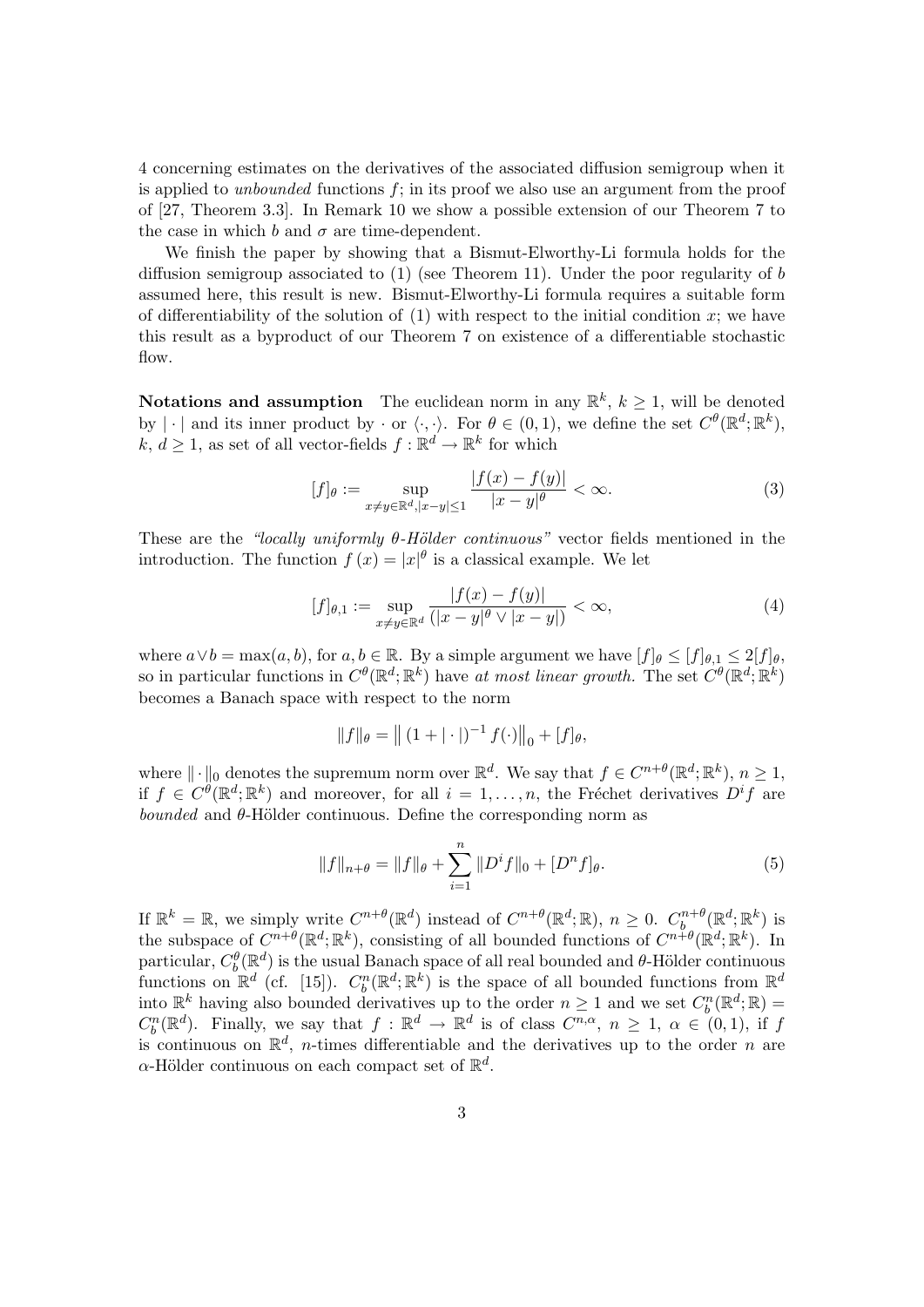Throughout the paper we will assume a fixed stochastic basis with a d-dimensional Brownian motion  $(\Omega, (\mathcal{F}_t), \mathcal{F}, P, (W_t))$  to be given. Denote by  $\mathcal{F}_{s,t}$  the completed  $\sigma$ algebra generated by  $W_u - W_r$ ,  $s \leq r \leq u \leq t$ , for each  $0 \leq s < t$ .

On equation (1), we will consider the following assumptions.

**Hypothesis 1** There exists  $\theta \in (0,1)$  such that  $b \in C^{\theta}(\mathbb{R}^d; \mathbb{R}^d)$ .

**Hypothesis 2** The diffusions coefficients  $\sigma_i : \mathbb{R}^d \to \mathbb{R}^d$ ,  $i = 1, ..., k$ , are bounded functions of class  $C_b^3(\mathbb{R}^d, \mathbb{R}^d)$ .

**Hypothesis 3** Consider the  $d \times k$  matrix  $\sigma(x) = (\sigma_i(x))$ , and its adjoint matrix  $\sigma^*(x)$ ,  $x \in \mathbb{R}^d$ ; we assume that, for any  $x \in \mathbb{R}^d$ , there exists the inverse of  $a(x) = \sigma(x)\sigma^*(x)$ and

$$
||a^{-1}||_0 = \sup_{x \in \mathbb{R}^d} ||a^{-1}(x)|| < \infty
$$
 (6)

 $(\Vert a^{-1}(x) \Vert$  denotes the Hilbert-Schmidt norm of the  $d \times d$  symmetric matrix  $a^{-1}(x)$ ).

## 2 Regularity results for the associated elliptic problem

#### 2.1 Estimates on the derivatives of the diffusion semigroup

Here, we consider the SDE (1), assuming that  $\sigma$  satisfies Hypotheses 2 and 3 and imposing in addition that

$$
b \in C^{3}(\mathbb{R}^{d}; \mathbb{R}^{d})
$$
 with all bounded derivatives up to the third order. (7)

Clearly this is stronger than Hypothesis  $1$  but  $b$  is not assumed to be bounded.

Let  $(P_t)$  be the corresponding diffusion semigroup, i.e., for any  $g : \mathbb{R}^d \to \mathbb{R}$  Borel and bounded,

$$
P_t g(x) = \mathbb{E}[g(X_t^x)], \quad x \in \mathbb{R}^d, \ t \ge 0,
$$

where  $(X_t^x)$  is the unique strong solution to (1) under (7).

In our next result, we will prove estimates on the spatial derivatives of  $P_t f$ ,  $t > 0$ , assuming that  $f \in C^{\theta}(\mathbb{R}^d)$ . To this purpose, we will use the so-called Bismut-Elworthy-Li formula (see (12)) for the spatial derivatives of  $P_t f$  (cf. [6]).

Let us comment on such formula. Probabilistic formulae for the spatial derivatives of Markov semigroups have been much studied for different classes of degenerate and non-degenerate diffusion processes even with jumps (see [3], [21], [6], [5], [4], [12] [26], [27], [34] and the references therein). The martingale approach of [6] mainly works for non-degenerate semigroups (but see also [4, Chapter 3] and [34]); it has been also used for some infinite dimensional diffusion processes (see [5] and [4]). On the other hand, in case of degenerate diffusion semigroups, more complicate formulae for the derivatives can be established by Malliavin Calculus (see [3], [21], [12] and [26]). Some applications to Mathematical Finance are given in [14].

The next lemma is of independent interest since the function  $f$  in  $(8)$  is not assumed to be bounded (compare with [4, Chapter 1] and [1, Chapter 6]).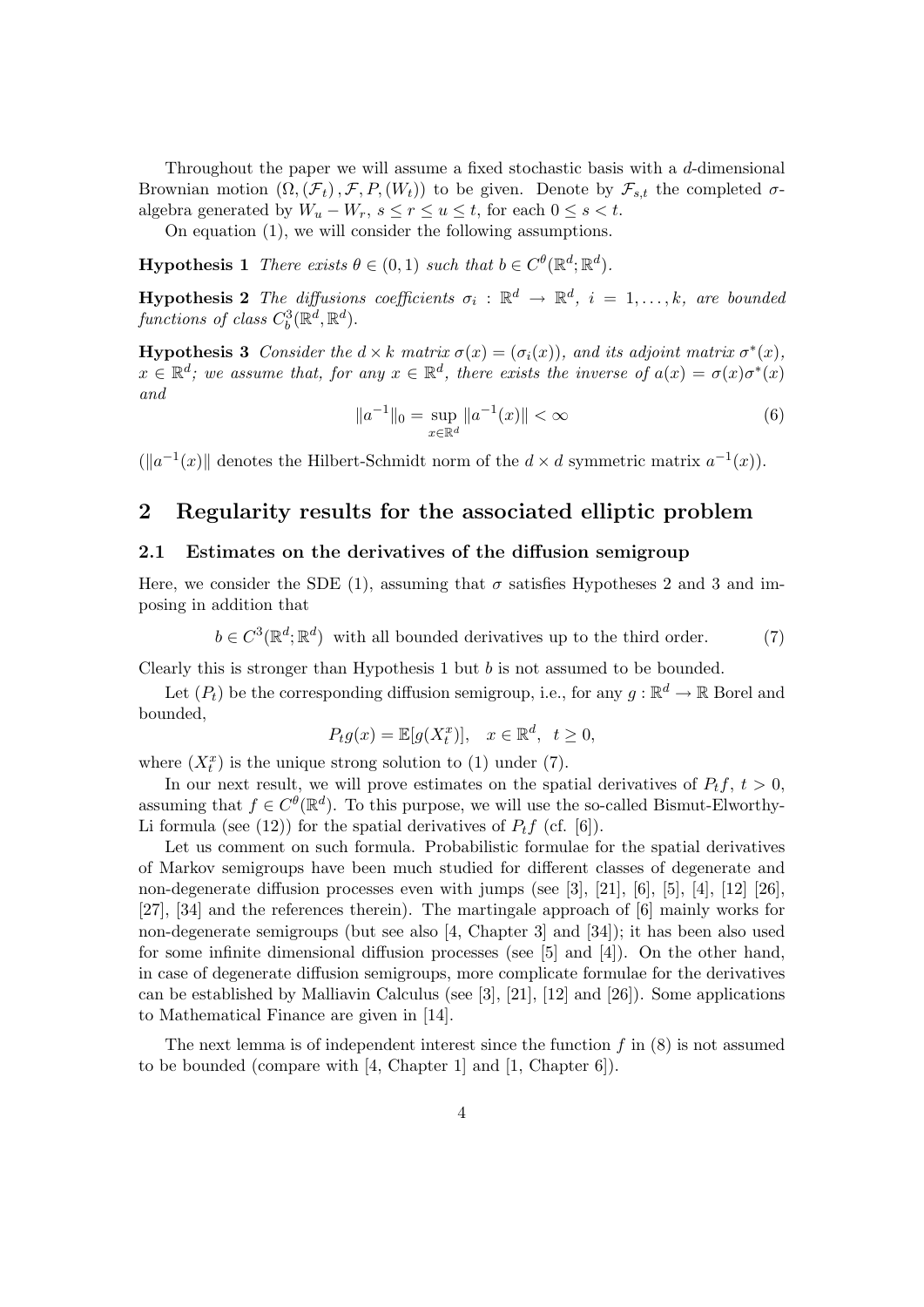**Lemma 4** Assume Hypotheses 2 and 3 and condition (7). There exist constants  $c_j > 0$ ,  $M_j > 0$ ,  $j = 1, 2, 3$  (c<sub>j</sub> and  $M_j$  depends on  $\theta$ ,  $||a^{-1}||_0$ , d,  $||\sigma||_0$  and on the supremum norms of derivatives of  $\sigma$  and  $b$  up to the order j), such that, for any  $f \in C^{\theta}(\mathbb{R}^d)$ ,  $t > 0$ , it holds

$$
||D^{j}P_{t}f||_{0} \le M_{j}[f]_{\theta} \frac{e^{c_{j}t}}{t^{(j-\theta)/2}}, \quad t > 0, \text{ for } j = 1, 2, 3.
$$
 (8)

**Proof.** I Step. First note that  $\mathbb{E}[\sup_{t \in [0,T]} |X_t^x|^q] \leq C_T(1+|x|^q)$ , for any  $T > 0$ ,  $x \in \mathbb{R}^d$ ,  $q \geq 1$  (see, for instance, [19, Chapter II]).

It is also known that, for any  $t \geq 0$ , the mapping:

 $x \mapsto X_t^x$  is three times Fréchet differentiable from  $\mathbb{R}^d$  into  $L^2(\Omega)$  (9)

(see  $[4, Section 1.3]$  which contains a more general result). Let us write the Fréchet derivatives:

$$
\eta_t(x,h) = D_x(X_t^x)[h], \ \xi_t(x,h,k) = D_x^2(X_t^x)[h,k], \ \psi_t(x,h,k,l) = D_x^3(X_t^x)[h,k,l],
$$

for any  $x, h, k, l \in \mathbb{R}^d$ . These derivatives satisfy suitable stochastic variation equations (see [19, Chapter II]). We only write down the variation equation for  $\eta_t = \eta_t(x, h)$ :

$$
d\eta_t = Db(X_t^x)\eta_t + D\sigma(X_t^x)\eta_t dW_t, \quad \eta_0 = h.
$$

Using standard estimates, based on the Burkholder inequality, we get that, for any  $p \geq 1$ , that there exist positive constants C and c (depending on p,  $||Db||_0$  and  $||D\sigma||_0$ ) such that, for any  $x \in \mathbb{R}^d$ ,  $h \in \mathbb{R}^d$ ,

$$
\mathbb{E}|\eta_t(x,h)|^p \le C|h|^p e^{ct}, \quad t \ge 0. \tag{10}
$$

In a similar way, using the second and third variation equations, we obtain the estimates:

$$
\mathbb{E}|\xi_t(x, h, k)|^p \le C_2|h|^p|k|^p e^{\hat{c}_2 t},
$$
  

$$
\mathbb{E}|\psi_t(x, h, k, l)|^p \le C_3|h|^p|k|^p|l|^p e^{\hat{c}_3 t}, \quad t \ge 0,
$$
 (11)

for any  $x, h, k, l \in \mathbb{R}^d$  (with positive constants  $C_i$  and  $\hat{c}_i$  which depend on p and on the supremum norms of the derivatives of b and  $\sigma$  up to the order i,  $i = 2, 3$ .

II Step. Arguing similarly to [4, Section 1.5] one can prove that, for any  $f \in C^{\theta}(\mathbb{R}^d)$ ,  $t > 0$ , the map:  $x \mapsto P_t f(x)$  is differentiable on  $\mathbb{R}^d$  and, moreover, we have the following Bismut-Elworthy-Li formula:

$$
\langle DP_t f(x), h \rangle = \mathbb{E}\Big[f(X_t^x) J^1(t, x, h)\Big], x, h \in \mathbb{R}^d, t > 0, \text{ where}
$$
  

$$
J^1(t, x, h) = \frac{1}{t} \int_0^t \langle \sigma^*(X_s^x) a^{-1}(X_s^x) \eta_s(x, h), dW_s \rangle.
$$
 (12)

Note that formula (12) is first proved for bounded  $f \in C_b^2(\mathbb{R}^d)$ . Then a straightforward approximation argument shows that (12) holds even for (a possibly unbounded)  $f \in$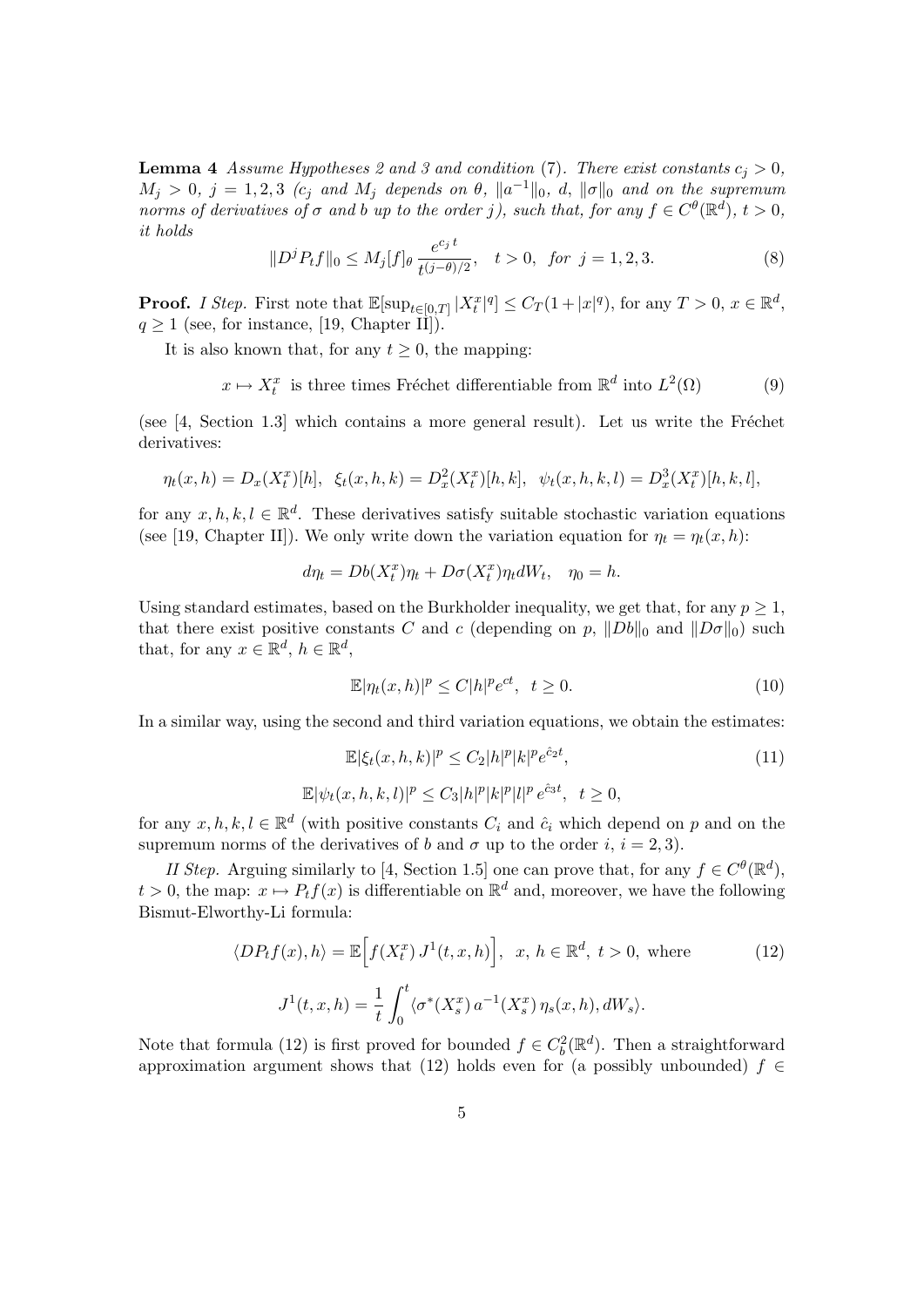$C^{\theta}(\mathbb{R}^d)$ . However, to be precise, in [4], it is assumed that  $\sigma(x)$  is an invertible  $d \times d$ matrix and so the expression of  $J^1$  in [4, Section 1.5] contains  $\sigma^{-1}(X_s^x)$  instead of our  $\sigma^*(X_s^x) a^{-1}(X_s^x)$ . We briefly explain why (12) holds following the proof of [25, Theorem 5.1]. We only discuss the crucial point of the argument which is needed to get (12) when  $f \in C_b^2(\mathbb{R}^d)$ . One has by the Itô formula

$$
f(X_t^x) = P_t f(x) + \int_0^t \langle DP_{t-s} f(X_s^x), \sigma(X_s^x) dW_s \rangle.
$$

Multiplying both terms of the identity by the martingale

$$
K_t = \int_0^t \langle \sigma^*(X_s^x) a^{-1}(X_s^x) \eta_s(x, h), dW_s \rangle,
$$

and taking the expectation, one arrives at

$$
\mathbb{E}[f(X_t^x)K_t] = \int_0^t \mathbb{E}[\langle DP_{t-s}f(X_s^x), \eta_s(x,h)\rangle]ds = t\langle DP_t f(x), h\rangle.
$$

Thus (12) is proved.

Now the problem is to show that, for  $f \in C^{\theta}(\mathbb{R}^d)$ ,  $t > 0$ , the map:  $x \mapsto \langle DP_t f(x), h \rangle$ is a bounded function (we cannot use as in  $\mathcal{A}$ ) the boundedness of f).

By using (10), we get easily that there exist  $C_1 > 0$  depending on  $||a^{-1}||_0$ ,  $||Db||_0$ and  $\|D\sigma\|_0$  such that

$$
\mathbb{E}|J^1(t,x,h)|^2 \le \frac{C_1 e^{C_1 t}}{t}|h|^2, \quad t > 0.
$$
\n(13)

Now we prove the crucial estimate of the first derivative in (8). We use an argument from the proof of [27, Theorem 3.3]. Introduce the deterministic process

$$
Y_t^x = x + \int_0^t b(Y_s^x)ds, \ \ t \ge 0, \ x \in \mathbb{R}^d,
$$

which solves  $\dot{Y}_t^x = b(Y_t^x)$ ,  $Y_0^x = x$ . Using that  $\sigma$  is bounded and applying the Gronwall lemma, we find, for any  $q \geq 1$ ,

$$
\mathbb{E}|X_t^x - Y_t^x|^q \le Mt^{q/2}e^{c_1t}, \quad t \ge 0, \ x \in \mathbb{R}^d,
$$
\n(14)

where M depends on  $\|\sigma\|_0$  and q and  $c_1$  on  $\|Db\|_0$  and q. Since

$$
\mathbb{E}\left[f(Y_t^x) J^1(t, x, h)\right] = f(Y_t^x) \langle D(P_t 1)(x), h\rangle = 0, \quad t > 0, \quad h \in \mathbb{R}^d, \ x \in \mathbb{R}^d,
$$

we have (see also  $(4)$ )

$$
\begin{aligned} |\langle DP_t f(x), h \rangle| &= \left| \mathbb{E} \left[ \left( f(X_t^x) - f(Y_t^x) \right) J^1(t, x, h) \right] \right| \\ &\le 2[f]_{\theta} \mathbb{E} \left[ \left( |X_t^x - Y_t^x|^\theta \vee |X_t^x - Y_t^x| \right) | J^1(t, x, h) \right] \end{aligned}
$$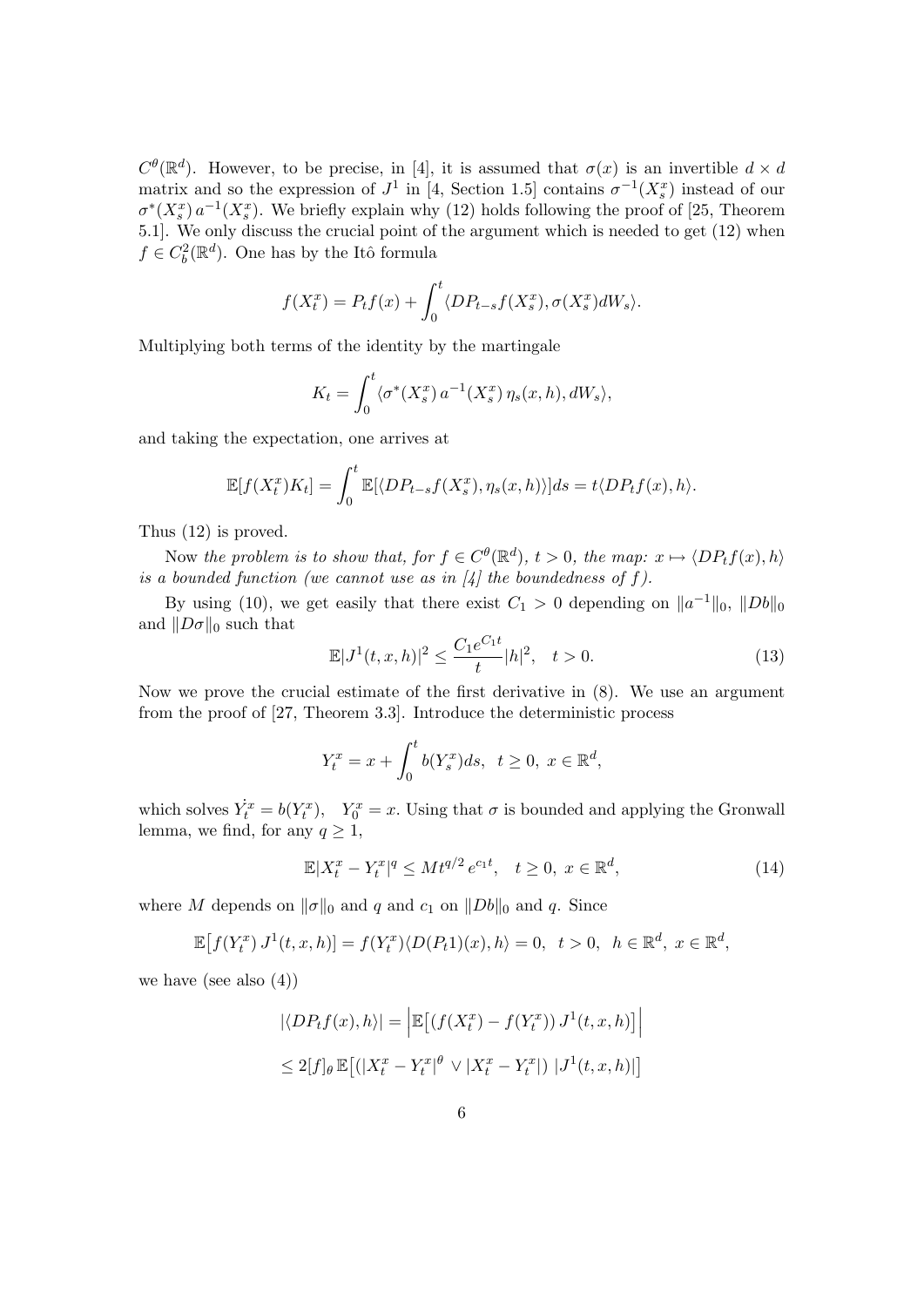$$
\leq 2[f]_{\theta} \left( \mathbb{E} \left[ |X_t^x - Y_t^x|^{2\theta} \vee |X_t^x - Y_t^x|^2 \right] \right)^{1/2} (\mathbb{E} |J^1(t, x, h)|^2)^{1/2},\tag{15}
$$

 $t > 0$ . Using that  $a \vee b \le a + b$ ,  $a, b \ge 0$ , and the previous estimates (10) and (14), we find

$$
|\langle DP_t f(x), h \rangle| \le C''[f]_{\theta}(t^{\theta/2} + t^{1/2}) \frac{e^{c''t}}{t^{1/2}} |h| \le [f]_{\theta} \frac{C'e^{c't}}{t^{1/2 - \theta/2}} |h|, \ t > 0, \ x \in \mathbb{R}^d,
$$
 (16)

where C' and c depend on  $||\sigma||_0$ ,  $||a^{-1}||_0$ ,  $||D\sigma||_0$ ,  $||Db||_0$  and  $\theta$ .

Let us consider the remaining estimates in  $(8)$ . We have, using the semigroup law,  $P_t f = P_{t/2}(P_{t/2}f)$  and so (cf. [4, formula (1.5.2)]), for any  $x, h, k \in \mathbb{R}^d, t > 0$ ,

$$
\langle D^2(P_t f)(x)k, h \rangle = D_k \Big( \mathbb{E} \Big[ (P_{t/2} f)(X_{t/2}^{(\cdot)}) J^1(t/2, (\cdot), h) \Big] \Big) (x)
$$
  
=  $\mathbb{E} \Big[ \langle D P_{t/2} f(X_{t/2}^x), \eta_{t/2}(x, k) \rangle J^1(t/2, x, h) \Big] + \mathbb{E} \Big[ P_{t/2} f(X_{t/2}^x) D_k J^1(t/2, x, h) \Big]$   
=  $\Gamma_1(t, x) + \Gamma_2(t, x),$ 

where  $D_k$  denotes the directional derivative along the vector k (indeed, for any fixed  $t > 0$  and  $h \in \mathbb{R}^d$ , the mapping:  $x \mapsto J^1(t/2, x, h)$  is Fréchet differentiable from  $\mathbb{R}^d$  into  $L^2(\Omega)$ ; this follows easily, using (9), (14), (10) and (11)). We have

$$
D_k J^1(t/2, x, h) = \frac{2}{t} \int_0^{t/2} \langle D\sigma^*(X_s^x) [\eta_s(x, k)] a^{-1}(X_s^x) \eta_s(x, h), dW_s \rangle
$$
  

$$
- \frac{2}{t} \int_0^{t/2} \langle \sigma^*(X_s^x) a^{-1}(X_s^x) D a(X_s^x) [\eta_s(x, k)] a^{-1}(X_s^x) \eta_s(x, h), dW_s \rangle
$$
  

$$
+ \frac{2}{t} \int_0^{t/2} \langle \sigma^*(X_s^x) a^{-1}(X_s^x) \xi_s(x, h, k), dW_s \rangle.
$$

Using the Schwarz inequality, (13) and

$$
\sup_{x \in \mathbb{R}^d} (\mathbb{E} |\langle DP_{t/2} f(X^x_{t/2}), \eta_{t/2}(x, k) \rangle|^2)^{1/2} \le [f]_{\theta} \frac{C'' e^{c' \theta t}}{t^{1/2 - \theta/2}} |k|,
$$

we get immediately  $|\Gamma_1(t,x)| \leq M[f]_{\theta} \frac{e^{ct}}{t^{(2-\theta)}}$  $\frac{e^{ct}}{t^{(2-\theta)/2}}|h||k|, t > 0, x \in \mathbb{R}^d$ . To estimate  $\Gamma_2$ , first note that, by taking  $f = 1$ ,

$$
0 = \langle D^2(P_t 1)(x)k, h \rangle = 0 + \mathbb{E}\big[D_k J^1(t/2, x, h)\big],
$$

for any  $x, h, k \in \mathbb{R}^d$ . We find (arguing similarly to (15))

$$
\Gamma_2(t,x) = \mathbb{E}\Big[\big(P_{t/2}f(X_{t/2}^x) - P_{t/2}f(Y_{t/2}^x)\big) D_k J^1(t/2,x,h)\Big].
$$

Since

$$
|P_s f(x) - P_s f(y)| \leq \mathbb{E}|f(X_s^x) - f(X_s^y)| \leq 2[f]_{\theta} \mathbb{E}\big[ (|X_s^x - X_s^y|^{\theta} + |X_s^x - X_s^y|)
$$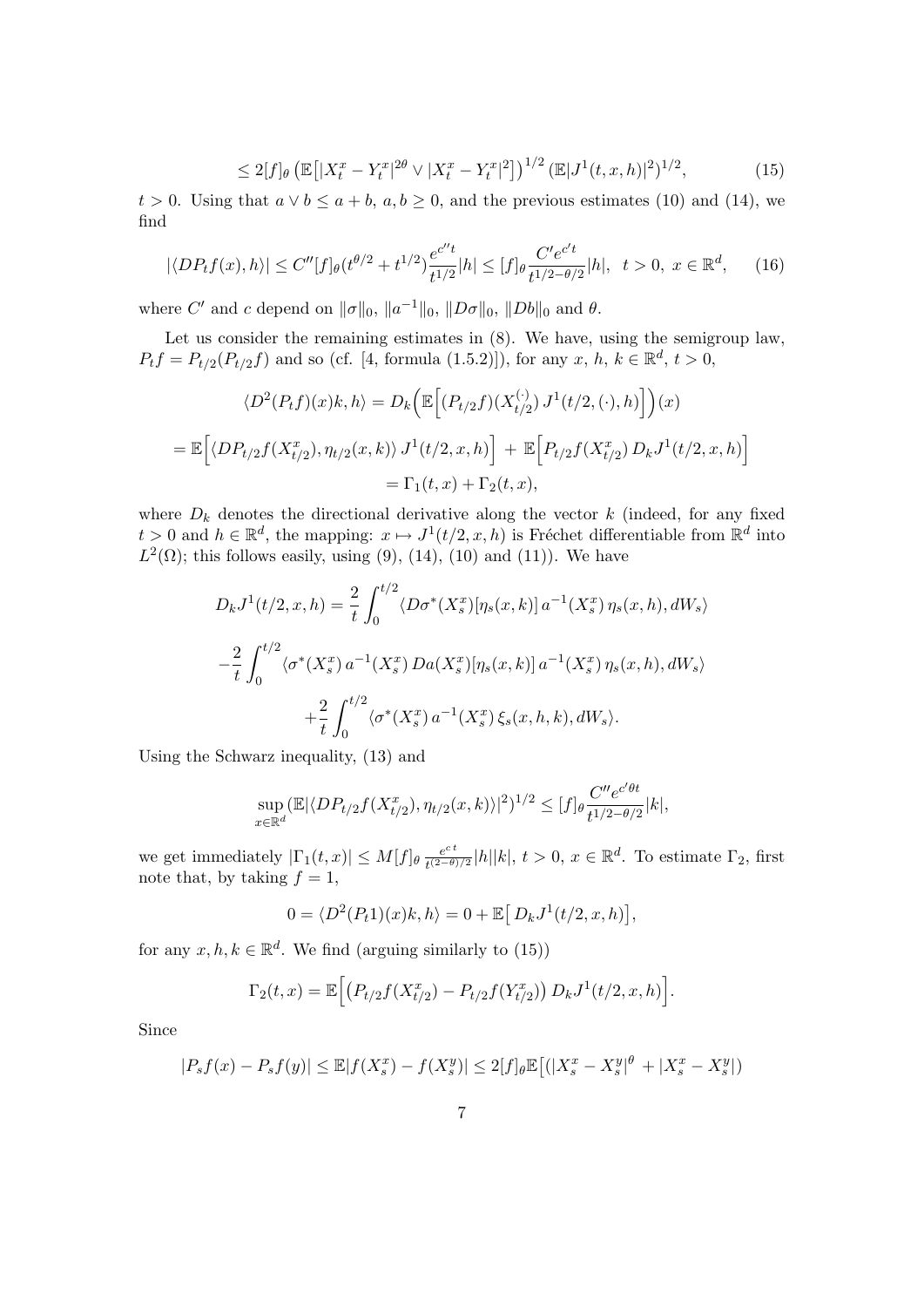$$
\leq 2[f]_{\theta}M(|x-y|^{\theta}+|x-y|)e^{c_1s}, \quad s \geq 0, \ x, y \in \mathbb{R}^d,
$$

we find, for any  $x \in \mathbb{R}^d$ ,  $t > 0$ ,

$$
\begin{aligned} |\Gamma_2(t,x)| &\le 2M e^{c_1 t/2} [f]_\theta \, \mathbb{E} \big[ \big( |X_{t/2}^x - Y_{t/2}^x|^\theta + |X_{t/2}^x - Y_{t/2}^x| \big) \, |D_k J^1(t/2,x,h)| \big]. \\ &\le 2M e^{c_1 t/2} [f]_\theta \left( \mathbb{E} \big[ |X_{t/2}^x - Y_{t/2}^x|^{2\theta} + |X_{t/2}^x - Y_{t/2}^x|^2 \big] \right)^{1/2} \left( \mathbb{E} |D_k J^1(t/2,x,h)|^2 \right)^{1/2} \\ &\le [f]_\theta \frac{C_1 e^{c_1 t}}{t^{1/2 - \theta/2}} |k| |h|, \end{aligned}
$$

where  $C_1$  and  $c_1$  depends on  $\|\sigma\|_0$ ,  $\|a^{-1}\|_0$ ,  $\|D\sigma\|_0$ ,  $\|D^2\sigma\|_0$   $\|Db\|_0$ ,  $\|D^2b\|_0$  and  $\theta$ . We have so obtained estimate in (8) corresponding to  $j = 2$ .

The estimate for  $j = 3$  follows in a similar way.

### 2.2 The main regularity result

With respect to the previous section, here we consider the elliptic operator

$$
Lu(x) = \frac{1}{2}Tr(a(x)D^2u(x)) + b(x) \cdot Du(x), \quad x \in \mathbb{R}^d,
$$

with  $a(x) = \sigma(x)\sigma^*(x)$ , assuming Hypotheses 1, 2 and 3.

The next result provides new estimates for  $L$  in Hölder spaces. These estimates are not covered by recent papers dealing with elliptic and parabolic equations with unbounded coefficients, due to the fact that in our case also  $f$  can be unbounded (compare with  $[4]$ ,  $[1]$ ,  $[18]$  and the references therein).

**Theorem 5** Let  $\theta \in (0,1)$ . For any  $\theta' \in (0,\theta)$ , there exists  $\lambda_0 > 0$  (depending on  $\theta, \theta', d$ ,  $[b]_\theta$ ,  $\|\sigma\|_0$ ,  $\|a^{-1}\|_0$ ,  $\|D^k\sigma\|_0$ ,  $k=1,2,3$ ) such that, for  $\lambda \geq \lambda_0$ , for any  $f \in C^\theta(\mathbb{R}^d)$ , the equation

$$
\lambda u - Lu = f \tag{17}
$$

admits a unique classical solution  $u = u_{\lambda} \in C^{2+\theta'}(\mathbb{R}^d)$  for which

$$
||u||_{2+\theta'} = ||u(\cdot)(1+|\cdot|)^{-1}||_0 + ||Du||_0 + ||D^2u||_0 + [D^2u]_{\theta'} \le C(\lambda) ||f||_{\theta}
$$
 (18)

with  $C(\lambda)$  (independent on u and f) such that  $C(\lambda) \to 0$  as  $\lambda \to +\infty$ .

**Proof.** Uniqueness can be proved by the following argument (cf. [16, page 606]). Consider  $\eta(x) = \sqrt{1 + |x|^2}, x \in \mathbb{R}^d$ .

Defining  $u = v\eta$ , we obtain an elliptic equation for the bounded function v, i.e.,

$$
\lambda v(x) - \frac{1}{2} Tr(a(x)D^2 v(x)) - (b(x) + \frac{a(x)D\eta(x)}{\eta(x)}) \cdot Dv(x)
$$

$$
- \Big(\frac{1}{2}\frac{Tr(a(x)D^2\eta(x))}{\eta(x)} + b(x) \cdot \frac{D\eta(x)}{\eta(x)}\Big)v(x) = \frac{f(x)}{\eta(x)},
$$
(19)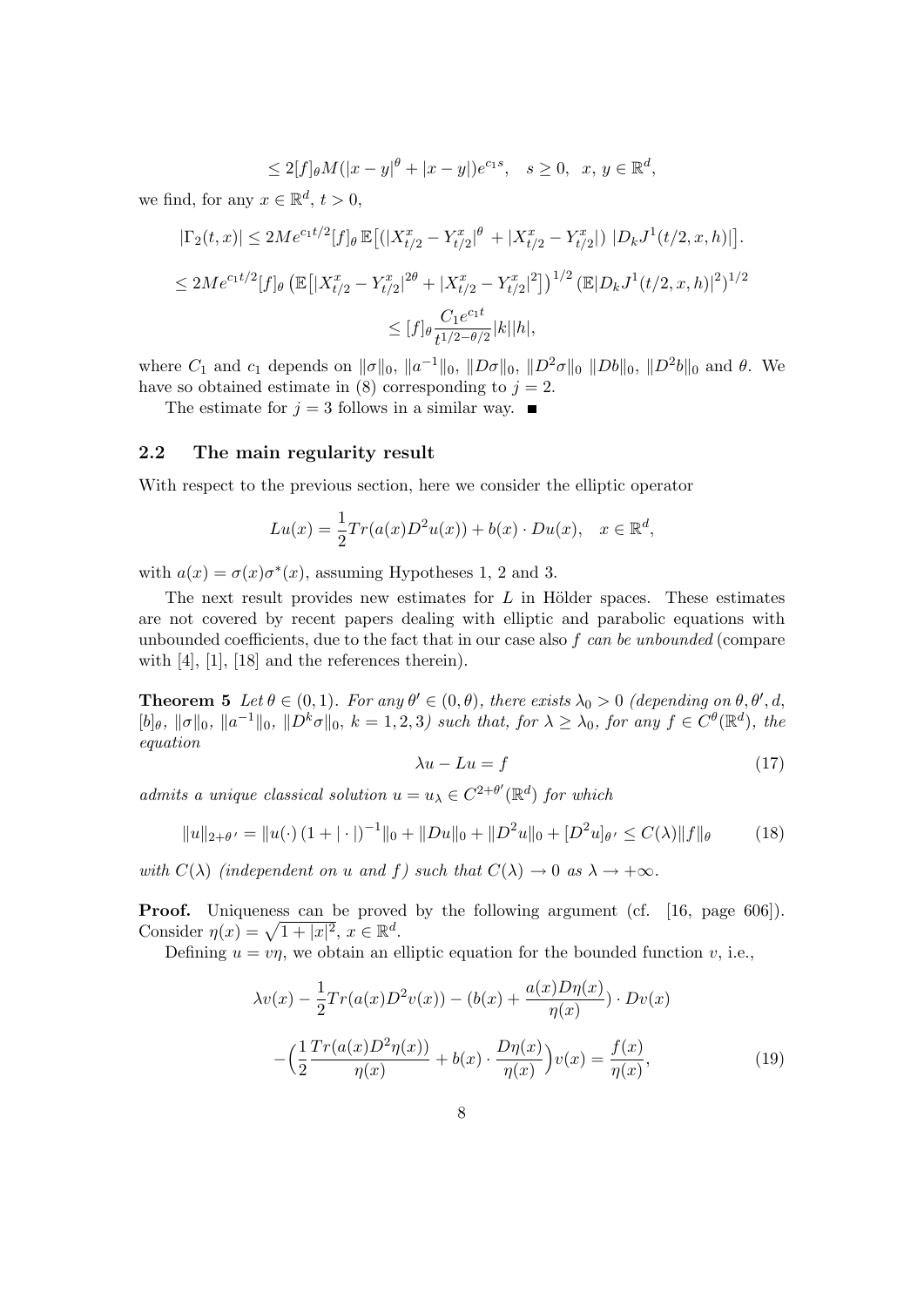$x \in \mathbb{R}^d$ . Note that v has first and second bounded derivatives. For  $\lambda$  large enough (depending on  $\|\sigma\|_0$  and  $\|\frac{b}{n}$  $\frac{b}{\eta}$ ||0), uniqueness of v follows by the classical maximum principle.

Now we divide the rest of the proof in some steps.

**Step I.** We assume in addition that  $b \in C^3(\mathbb{R}^d, \mathbb{R}^d)$  and has all bounded derivatives up to the third order (but it is not necessarily bounded). We prove that, for sufficiently large  $\lambda > 0$ , there exists a unique solution  $u = u_{\lambda} \in C^{2+\theta}(\mathbb{R}^d)$  to the equation

$$
\lambda u - Lu = f \in C^{\theta}(\mathbb{R}^d).
$$

Moreover there exists  $C$  (independent on  $u$  and  $f$ ) such that

$$
||u||_{2+\theta} \le C||f||_{\theta}.\tag{20}
$$

 $\theta$ .

Estimates (20) are new Schauder estimates since  $f$  is not assumed to be bounded (compare with [4] and [1])

We consider the function

$$
u(x) = \int_0^\infty e^{-\lambda t} \mathbb{E}[f(X_t^x)] dt = \int_0^\infty e^{-\lambda t} P_t f(x) dt, \quad x \in \mathbb{R}^d,
$$
\n(21)

where  $(X_t^x)$  is the solution of (1) and show that, for  $\lambda$  large enough, u is a  $C^{2+\theta}(\mathbb{R}^d)$ solution to our PDE.

Using that  $\mathbb{E}|X_t^x - X_t^y|$  $|y| \le Ce^{Ct}|x-y|, t \ge 0, x, y \in \mathbb{R}^d$ , we find

$$
|u(x) - u(y)| \le c[f]_{\theta,1} (|x - y|^{\theta} \vee |x - y|), \ \ x, y \in \mathbb{R}^d,
$$

and also  $||u(\cdot)(1+|\cdot|)^{-1}||_0 \leq C||f(\cdot)(1+|\cdot|)^{-1}||_0$ , for  $\lambda$  large enough.

By Lemma 4 we get, for  $\lambda$  large enough,

$$
||Du||_0 + ||D^2u||_0 \le C[f]_\theta.
$$

To estimate the second derivatives of  $u$ , we proceed as in [27, Theorem 4.2]. We have, for any  $x, y \in \mathbb{R}^d$  with  $|x - y| \leq 1$ ,

$$
|D^2u(x) - D^2u(y)| = \int_0^{|x-y|^2} e^{-\lambda t} |D^2P_t f(x) - D^2P_t f(y)|dt
$$
  
+ 
$$
\int_{|x-y|^2}^{\infty} e^{-\lambda t} |D^2P_t f(x) - D^2P_t f(y)|dt
$$
  

$$
\leq c''|x-y|^{\theta}[f]_{\theta} + C|x-y| [f]_{\theta} \int_{|x-y|^2}^{\infty} e^{-\lambda t} \frac{e^{ct}}{t^{(3-\theta)/2}} dt \leq c'[f]_{\theta}|x-y|
$$

It remains to check that  $u$  is a solution. This is not difficult thanks to Lemma 4 (see, for instance, [4, Chapter 1] or argue as in [27, Theorem 4.1]).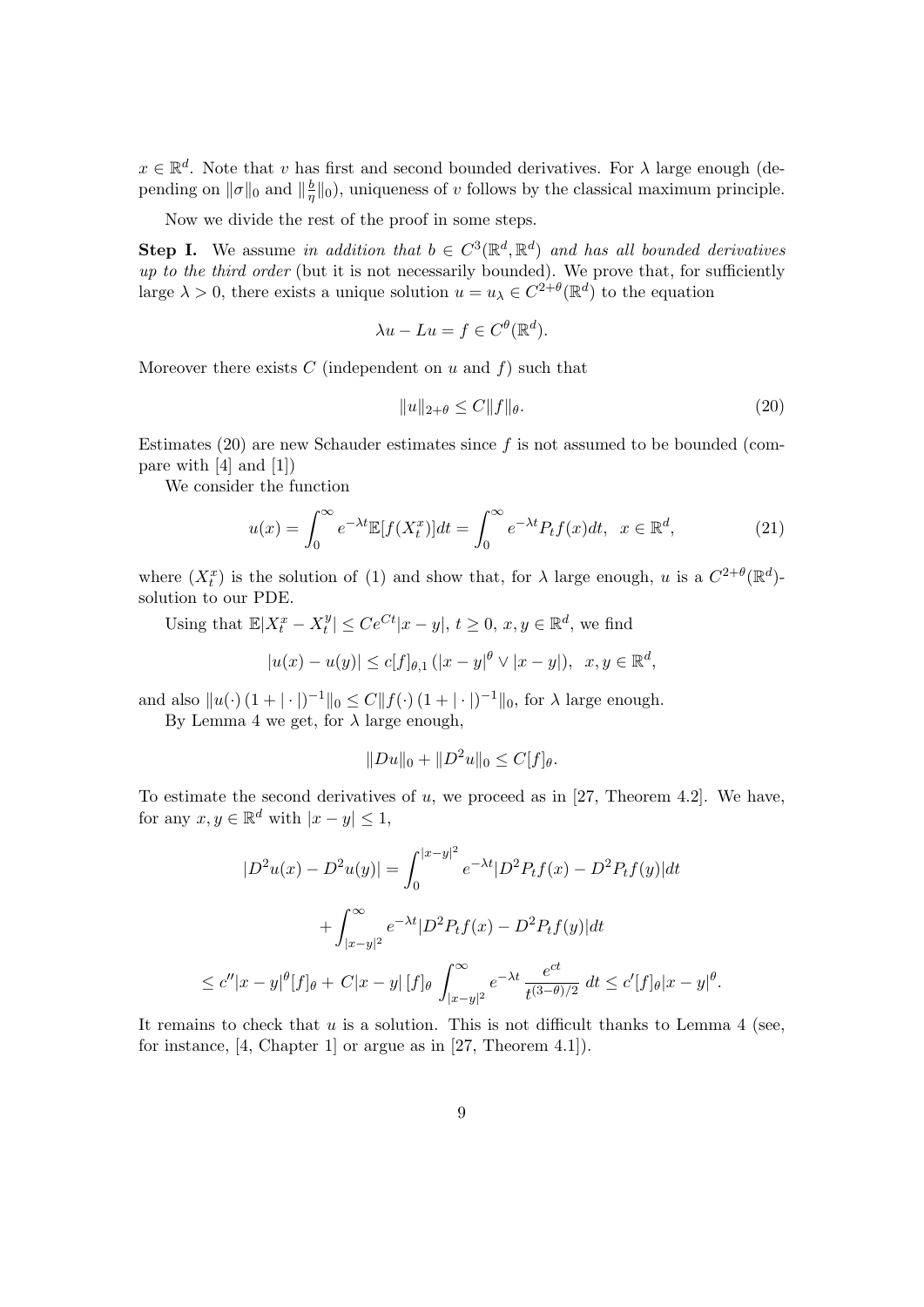**Step II.** Under the assumptions of Step I, for any  $\alpha \in (0, \theta)$ , we have

$$
||u||_{2+\alpha} \le C(\lambda) ||f||_{\theta}, \tag{22}
$$

with  $C(\lambda) \to 0$ , as  $\lambda \to +\infty$ . This is clear if we replace  $||u||_{2+\alpha}$  with  $||u(\cdot)(1+|\cdot|)^{-1}||_0$  $+\|Du\|_0 + \|D^2u\|_0$ . Therefore, we only consider  $[D^2u]_{\alpha}$ .

Combining the interpolatory estimate:  $[v]_{\alpha} \leq C ||v||_0^{1-\alpha} ||Dv||_0^{\alpha}, v \in C_b^1(\mathbb{R}^d)$  (where  $C = C(d)$ , see [15, Section 3.2]) with estimates of Lemma 4 corresponding to  $j = 2, 3$ , we find, for any  $t > 0$ ,

$$
[D^{2}P_{t}f]_{\alpha} \leq C \|D^{2}P_{t}f\|_{0}^{1-\alpha} \|D^{3}P_{t}f\|_{0}^{\alpha} \leq C_{4}[f]_{\theta} \frac{e^{c_{4}t}}{t^{\gamma}},
$$

with  $\gamma = \frac{2-\theta+\alpha}{2} < 1$  (since  $\alpha < \theta$ ). It follows

$$
[D^2 u]_{\alpha} \leq C_4[f]_{\theta} \int_0^{+\infty} \frac{e^{(c_4 - \lambda)t}}{t^{\gamma}} dt \leq C_5[f]_{\theta} (\lambda - c_4)^{\gamma - 1}.
$$

The assertion is proved.

**Step III.** We require that  $b \in C^{\theta}(\mathbb{R}^d, \mathbb{R}^d)$  as in Hypothesis 1 and prove the following a-priori estimates: if  $\lambda$  is large enough and  $u \in C^{2+\theta'}(\mathbb{R}^d)$ ,  $0 < \theta' < \theta$ , is a solution to  $\lambda u - Lu = f \in C^{\theta}(\mathbb{R}^d)$ , then

$$
||u(\cdot)(1+|\cdot|)^{-1}||_0 + ||Du||_0 + ||D^2u||_{\theta'} \le K(\lambda) ||f||_{\theta},
$$
\n(23)

with  $K(\lambda) \to 0$ , as  $\lambda \to +\infty$ .

To prove the estimate we introduce  $\rho \in C_0^{\infty}(\mathbb{R}^d)$ ,  $0 \le \rho \le 1$ ,  $\rho(x) = \rho(-x)$ , for any  $x \in \mathbb{R}^d$ ,  $\int \rho(x) dx = 1$ . Moreover,  $b * \rho$  indicates b convoluted with  $\rho$ .

Write  $\lambda u(x)-\frac{1}{2}$  $\frac{1}{2}Tr(a(x)D^2u(x)) - (b*\rho)(x) \cdot Du(x) = f(x) + \langle (b-(b*\rho))(x), Du(x) \rangle$ . It is easy to see that  $b * \rho$  (even if it can be unbounded) is a  $C^{\infty}$ -function with all bounded derivatives. Moreover, there exists  $C = C(\theta, D\rho, D^2\rho, D^3\rho) > 0$  such that

$$
||D^k(b*\rho)||_0 \le C[b]_\theta, \quad k = 1, 2, 3. \tag{24}
$$

The function  $b - (b * \rho)$  is bounded and we have

$$
||b - (b * \rho)||_0 \le C[b]_\theta.
$$

It follows that  $b - (b * \rho) \in C_b^{\theta}(\mathbb{R}^d, \mathbb{R}^d)$ . Applying Step II, we find that

$$
||u||_{2+\theta'} \leq C(\lambda) ||f||_{\theta} + C(\lambda) ||\langle b - (b * \rho), Du \rangle||_{\theta}
$$
\n(25)

with  $C(\lambda) \rightarrow 0$ . Using that

$$
\|\langle b - (b * \rho), Du \rangle\|_{\theta} \le c[b]_{\theta} \|Du\|_{0} + c[b]_{\theta} \|Du\|_{\theta} \le c[b]_{\theta} \|u\|_{2+\theta'},
$$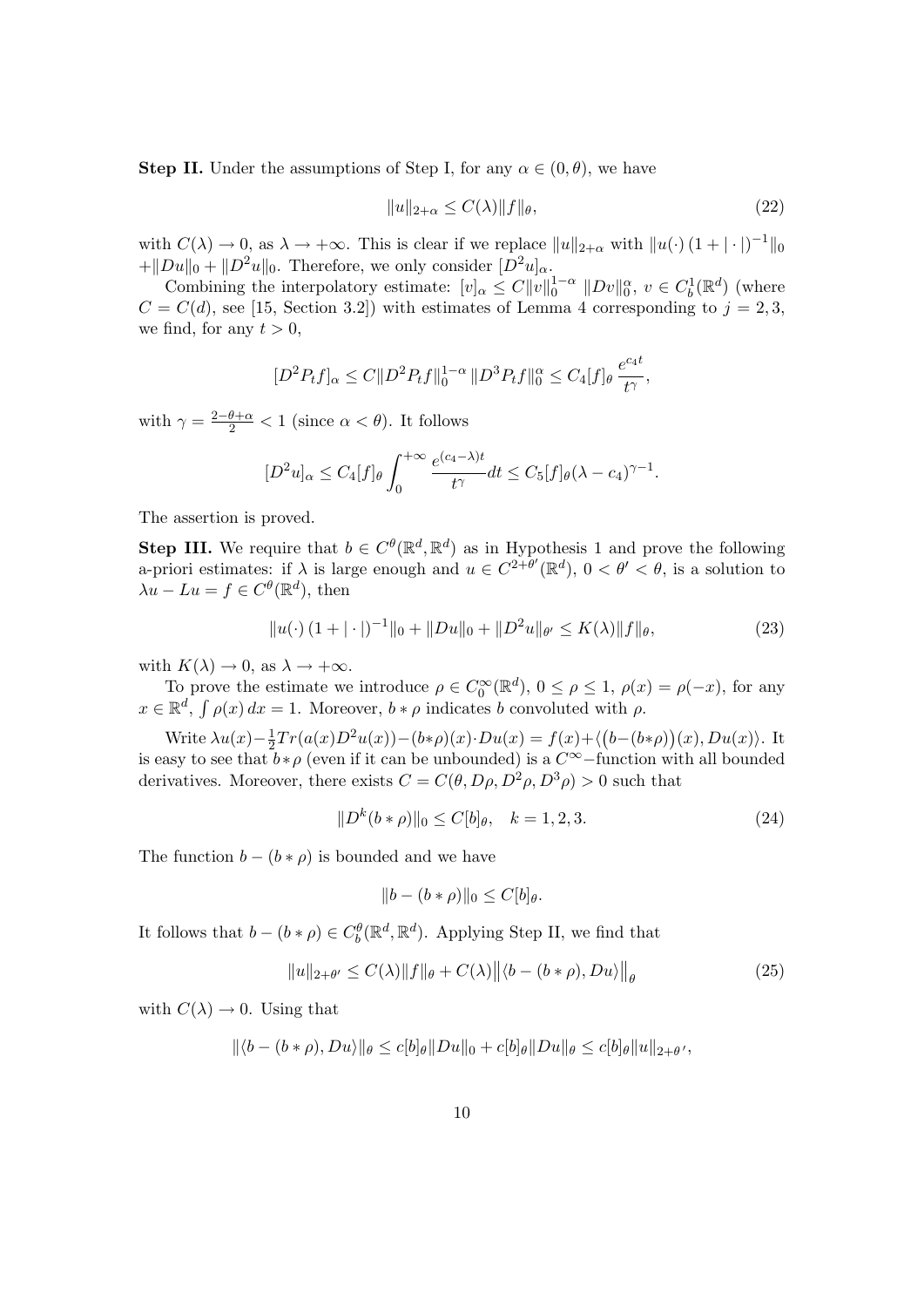for some constant c depending on  $\theta$ , we rewrite (25):

$$
||u||_{2+\theta'} \leq C(\lambda) ||f||_{\theta} + C(\lambda) c[b]_{\theta} ||u||_{2+\theta'}.
$$

Choosing  $\lambda_0 > 0$  such that  $C(\lambda) < \frac{1}{c \ln \lambda}$  $\frac{1}{c [b]_{\theta}}$ , for  $\lambda \geq \lambda_0$ , we find, with  $u = u_{\lambda}$ 

$$
(1 - C(\lambda)c[b]_{\theta}) ||u||_{2+\theta'} \le C(\lambda) ||f||_{\theta}.
$$
\n(26)

Defining  $K(\lambda) = \frac{C(\lambda)}{1 - C(\lambda)c[b]_{\theta}},$  we get the assertion.

Step IV. We show that for  $\lambda \geq \lambda_0$  (see Step III) there exists a classical solution  $u = u_{\lambda} \in C^{2+\theta'}(\mathbb{R}^d)$  to (17). This assertion will conclude the proof.

We fix  $\lambda \geq \lambda_0$ . To prove the result, we will use the continuity method. To this purpose, using the test function  $\rho$  of Step III, we consider:

$$
\lambda u(x) - \frac{1}{2} Tr(a(x)D^2 u(x)) - (1 - \delta)(b * \rho)(x) \cdot Du(x) - \delta b(x) \cdot Du(x) = f(x), \quad (27)
$$

 $x \in \mathbb{R}^d$ , where  $\delta \in [0,1]$  is a parameter. Let us define

$$
\Gamma = \{ \delta \in [0, 1] : \text{eq. (27) has a unique solution } u = u_{\delta} \in C^{2+\theta'}(\mathbb{R}^d), \text{ for any } f \in C^{\theta}(\mathbb{R}^d) \}.
$$

 $Γ$  is not empty since  $0 ∈ Γ$  by Step I. Let us fix  $δ₀ ∈ Γ$  and rewrite equation (27) corresponding to an arbitrary  $\delta \in [0,1]$  as

$$
\lambda u(x) - \frac{1}{2} Tr(a(x)D^2 u(x)) - (1 - \delta_0)(b * \rho)(x) \cdot Du(x) - \delta_0 b(x) \cdot Du(x)
$$
  
=  $f(x) + [\delta - \delta_0] (b - b * \rho)(x) \cdot Du(x).$ 

Introduce the operator  $\mathcal{T}: C^{2+\theta'}(\mathbb{R}^d) \to C^{2+\theta'}(\mathbb{R}^d)$ . For any  $v \in C^{2+\theta'}(\mathbb{R}^d)$ ,  $\mathcal{T}v = u$  is the (unique)  $C^{2+\theta'}(\mathbb{R}^d)$ -function which solves

$$
\lambda u(x) - \frac{1}{2} Tr(a(x)D^2 u(x)) - (1 - \delta_0)(b * \rho)(x) \cdot Du(x) - \delta_0 b(x) \cdot Du(x)
$$
  
=  $f(x) + [\delta - \delta_0] (b - b * \rho)(x) \cdot Dv(x).$ 

Using the a-priori estimates (26), we get that

$$
||Tv - Tw||_{2+\theta'} \le 2K(\lambda)|\delta - \delta_0| [b]_{\theta} ||v - w||_{2+\theta'}, \quad v, w \in C^{2+\theta'}(\mathbb{R}^d).
$$

Choosing  $|\delta - \delta_0|$  small enough, the operator T becomes a contraction on  $C^{2+\theta'}(\mathbb{R}^d)$  and it has a unique fixed point which is the solution to (27). Therefore for  $|\delta - \delta_0|$  small enough, we have that  $\delta \in \Gamma$ . A compacteness argument shows that  $\Gamma = [0, 1]$ . The assertion is proved.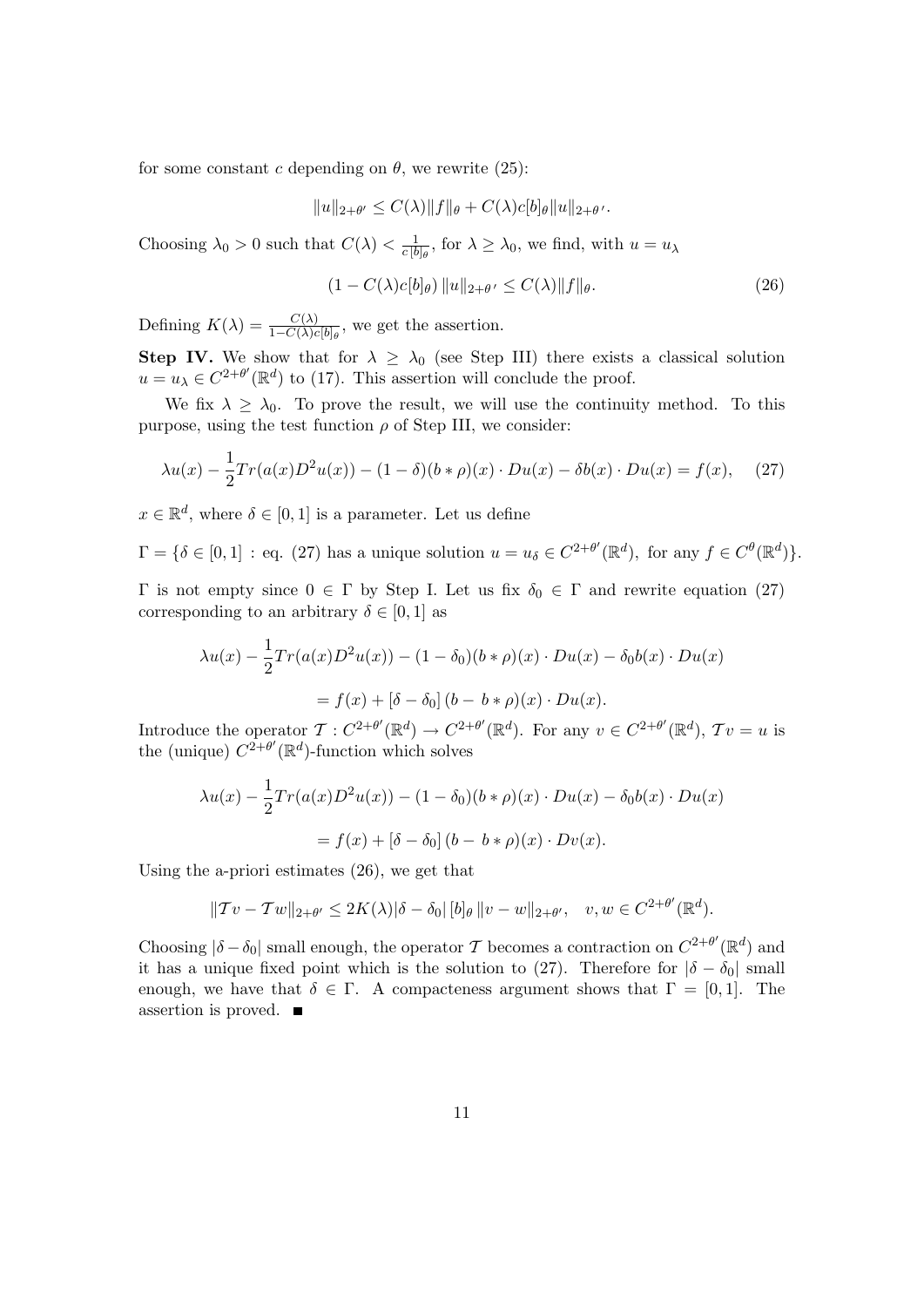## 3 Differentiable stochastic flow

Given  $x \in \mathbb{R}^d$ , consider the stochastic differential equation in  $\mathbb{R}^d$ :

$$
dX_t = b(X_t) dt + \sigma(X_t) dW_t, \qquad X_s = x, \quad t \ge s \ge 0. \tag{28}
$$

As already mentioned our key result is the existence of a *differentiable* stochastic flow  $(x, s, t) \mapsto \varphi_{s,t}(x)$  for equation (28). Recall the relevant definition from H. Kunita [19]:

**Definition 6** A stochastic flow of diffeomorphisms (resp. of class  $C^{1,\alpha}$ ) on the stochastic basis  $(\Omega, (\mathcal{F}_t), \mathcal{F}, P, (W_t))$  associated to equation (28) is a map  $(s, t, x, \omega) \mapsto \phi_{s,t}(x) (\omega)$ , defined for  $0 \leq s \leq t$ ,  $x \in \mathbb{R}^d$ ,  $\omega \in \Omega$  with values in  $\mathbb{R}^d$ , such that

- (a) given any  $s \geq 0$ ,  $x \in \mathbb{R}^d$ , the process  $X^{s,x} = (X_t^{s,x})$  $t_t^{s,x}(\omega), t \geq s, \omega \in \Omega$ ) defined as  $X_t^{s,x} = \phi_{s,t}(x)$  is a continuous  $\mathcal{F}_{s,t}$ -measurable solution of equation (28),
- (b) P-a.s., for all  $0 \le s \le t$ ,  $\phi_{s,t}$  is a diffeomorphism and the functions  $\phi_{s,t}(x)$ ,  $\phi_{s,t}^{-1}(x)$ ,  $D\phi_{s,t}(x)$ ,  $D\phi_{s,t}^{-1}(x)$  are continuous in  $(s,t,x)$  (resp. of class  $C^{1,\alpha}$  in x uniformly in  $(s, t)$ , for  $0 \le s \le t \le T$ , with  $T > 0$ );
- (c) P-a.s.,  $\phi_{s,t}(x) = \phi_{u,t}(\phi_{s,u}(x))$ , for all  $0 \le s \le u \le t$ ,  $x \in \mathbb{R}^d$ , and  $\phi_{s,s}(x) = x$ .

Starting from the work of Zvonkin, an important approach to the analysis of SDEs with non-regular drift is based on the transformation  $\Psi_t : \mathbb{R}^d \to \mathbb{R}^d$ , solution of the vector valued equation

$$
\frac{\partial \Psi_t}{\partial t} + L\Psi_t = 0 \text{ on } [0, T], \quad \Psi_T(x) = x
$$

where  $\Psi_t(x) = \Psi(t, x)$  and  $[0, T]$  is a time interval where the SDE is considered. At time T, the solution is an isomorphism by definition; one has to prove suitable regularity and invertibility of  $\Psi_t$  for  $t \in [0, T]$ . Then  $Y_t := \Psi_t(X_t)$  satisfies

$$
dY_t = D\Psi_t \left( \Psi_t^{-1} \left( Y_t \right) \right) \sigma \left( \Psi_t^{-1} \left( Y_t \right) \right) dW_t.
$$

The irregular drift has been removed. This approach, although successful (see [2], [13], [17], [32], [34]), raises two delicate questions: i) one has to deal with unbounded initial conditions; ii) one has to prove some form of invertibility.

We propose a variant, based on the same operator  $L$  but on the vector valued equation

$$
\lambda \psi - L\psi = b
$$

(under other assumptions one can treat also the time-dependent case through the parabolic equation  $\lambda \psi_t - \frac{\partial \psi_t}{\partial t} - L\psi_t = b$ , see [10]). We find it more tractable than the case of unbounded initial condition; and we translate the difficult invertibility issue in the smallness of the gradient of the solution, obtained by means of a large  $\lambda$ . When the gradient of  $\psi$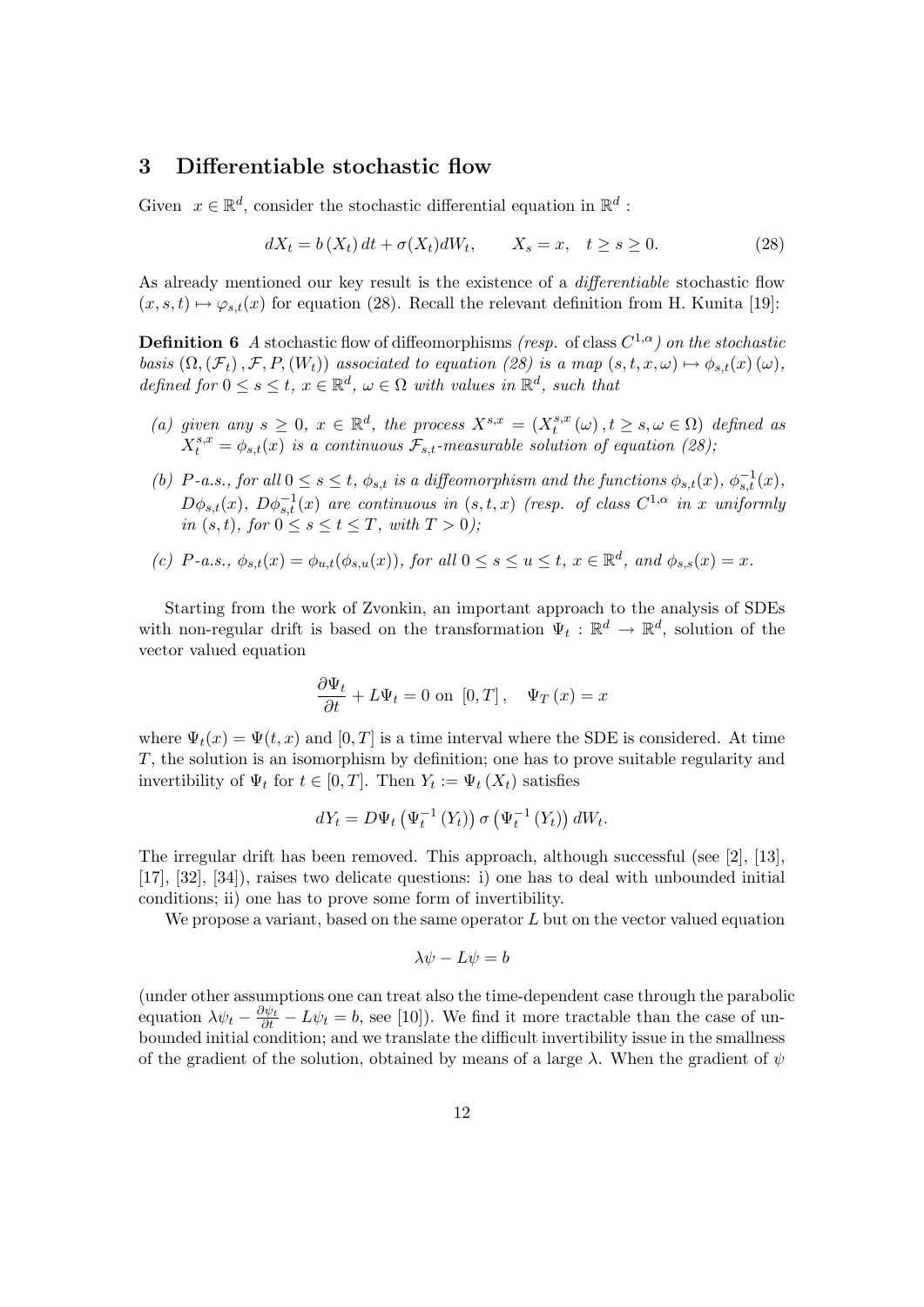is less than one, the function  $\Psi(x) = x + \psi(x)$  is invertible and the process  $Y_t := \Psi(X_t)$ satisfies

$$
dY_t = D\Psi\left(\Psi^{-1}\left(Y_t\right)\right)\sigma\left(\Psi^{-1}\left(Y_t\right)\right)dW_t + \lambda\psi\left(\Psi^{-1}\left(Y_t\right)\right)dt.
$$

So, at the end, the transformed equation has the same degree of difficulty as in the case of the Zvonkin's transformation.

**Theorem 7** Assume Hypotheses 1, 2, 3 and fix any  $\theta'' \in (0, \theta)$ . Then we have the following facts:

- (i) (pathwise uniqueness) For every  $s \geq 0$ ,  $x \in \mathbb{R}^d$ , the stochastic equation (28) has a unique continuous adapted solution  $X^{s,x} = (X^{s,x}_t)$  $t^{s,x}_t(\omega)$  ,  $t \geq s, \ \omega \in \Omega$ ).
- (ii) (differentiable flow) There exists a stochastic flow  $\phi = (\phi_{s,t})$  of diffeomorphisms for equation (28). The flow is also of class  $C^{1,\theta''}$ .
- (iii) (stability) Let  $(b^n) \subset C^{\theta}(\mathbb{R}^d, \mathbb{R}^d)$  and let  $(\phi^n)$  be the corresponding stochastic flows. Assume that there exists  $b \in C^{\theta}(\mathbb{R}^d, \mathbb{R}^d)$  such that  $b_n - b \in C_b^{\theta}(\mathbb{R}^d, \mathbb{R}^d)$ ,  $n \ge 1$ , and  $||b - b_n||_{C_b^{\theta}} \to 0$  as  $n \to \infty$ . If  $\phi$  is the flow associated to b, then, for any  $p \ge 1$ ,  $T > 0$ ,

$$
\lim_{n \to \infty} \sup_{x \in \mathbb{R}^d} \sup_{0 \le s \le T} E[\sup_{u \in [s,T]} \frac{|\phi^n_{s,u}(x) - \phi_{s,u}(x)|^p}{(1+|x|)^p}] = 0.
$$
\n(29)

$$
\sup_{n \in \mathbb{N}} \sup_{x \in \mathbb{R}^d} \sup_{0 \le s \le T} E[\sup_{u \in [s,T]} \|D\phi^n_{s,u}(x)\|^p] < \infty,\tag{30}
$$

$$
\lim_{n \to \infty} \sup_{x \in \mathbb{R}^d} \sup_{0 \le s \le T} E[\sup_{u \in [s,T]} \|D\phi^n_{s,u}(x) - D\phi_{s,u}(x)\|^p] = 0.
$$
\n(31)

 $|| \cdot ||$  denotes the Hilbert-Schmidt norm).

**Proof.** Step 1 (auxiliary elliptic systems). Let us choose  $\theta'$  such that  $0 < \theta'' < \theta' <$ θ.

For a fixed  $\lambda \ge \lambda_0 > 0$  (see Theorem 5) we consider the unique classical solution  $\psi = \psi_{\lambda} \in C^{2+\theta'}(\mathbb{R}^d, \mathbb{R}^d)$  to the elliptic system

$$
\lambda \psi_{\lambda} - L \psi_{\lambda} = b,\tag{32}
$$

where

$$
Lu(x) = \frac{1}{2}Tr(\sigma(x)\sigma^*(x)D^2u(x)) + b(x) \cdot Du(x),
$$

for any smooth function  $u : \mathbb{R}^d \to \mathbb{R}^d$  (clearly (32) has to be interpreted componentwise). Define

$$
\Psi_{\lambda}(x) = x + \psi_{\lambda}(x).
$$

Similarly to [10, Lemma 8] we have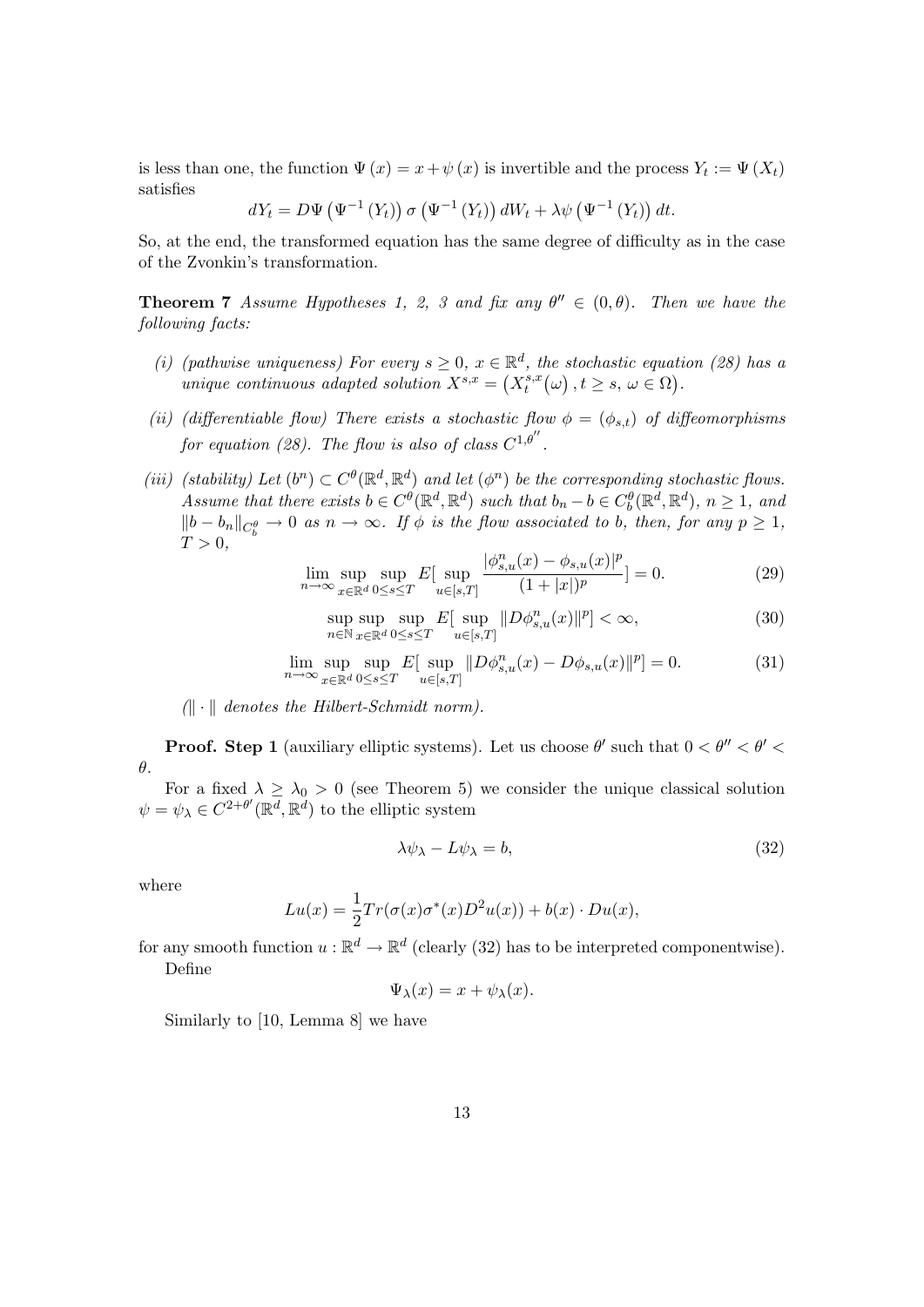**Lemma 8** For  $\lambda$  large enough, such that  $\|D\psi_{\lambda}\|_{0} < 1$  (see Theorem 5), the following statements hold:

(i)  $\Psi_{\lambda}$  has bounded first and spatial derivatives and moreover the second (Fréchet) derivative  $D_x^2\Psi_\lambda$  is globally  $\theta'$ -Hölder continuous.

- (ii)  $\Psi_{\lambda}$  is a  $C^2$ -diffeomorphism of  $\mathbb{R}^d$ .
- $(iii) \Psi_{\lambda}^{-1}$  $\lambda^{-1}$  has bounded first and second derivatives and moreover

$$
D\Psi_{\lambda}^{-1}(y) = \sum_{k \ge 0} \left( -D\psi_{\lambda}(\Psi_{\lambda}^{-1}(y)) \right)^k, \quad y \in \mathbb{R}^d. \tag{33}
$$

In the sequel we will use a value of  $\lambda$  for which Lemma 8 holds and simply write  $\psi$ and  $\Psi$  for  $\psi_{\lambda}$  and  $\Psi_{\lambda}$ .

Step 2 (conjugated SDE). Define

$$
\widetilde{b}(y) = \lambda \psi(\Psi^{-1}(y)), \quad \widetilde{\sigma}(y) = D\Psi(\Psi^{-1}(y)) \sigma(\Psi^{-1}(y))
$$

and consider, for every  $s \geq 0$  and  $y \in \mathbb{R}^d$ , the SDE

$$
Y_t = y + \int_s^t \tilde{\sigma}(Y_u) dW_u + \int_s^t \tilde{b}(Y_u) du, \qquad t \ge s.
$$
 (34)

This equation is equivalent to equation (28), in the following sense. If  $X_t$  is a solution to (28), then  $Y_t = \Psi(X_t)$  verifies equation (34) with  $y = \Psi(x)$ : it is sufficient to apply Itô formula to  $\Psi(X_t)$  and use equation (32).

Viceversa, given a solution  $Y_t$  of equation (34), let  $X_t = \Psi^{-1}(Y_t)$ , then it is possible to prove by direct application of Itô formula that  $X_t$  is a solution of (28) with  $x = \Psi^{-1}(y)$ . This is not very important since below we will obtain this fact indirectly.

**Step 3** (proof of (i) and (ii)). We have clearly  $\tilde{b}$  and  $\tilde{\sigma} \in C^{1+\theta'}$  (with first order in particular they are Lincolnized continuous derivatives bounded and in  $C_b^{\theta'}$  $\binom{\theta'}{b}$  so that, in particular, they are Lipschitz continuous.

By classical results (see [19, Chapter 2]) this implies existence and uniqueness of a strong solution Y of equation (34) and even the existence of a  $C^{1,\theta''}$  stochastic flow of diffeomorphisms  $\varphi_{s,t}$  associated to equation (34).

The uniqueness of Y implies the pathwise uniqueness of solutions of the original SDE (1) since two solutions  $X, \tilde{X}$  give rise to two processes  $Y_t = \Psi(X_t)$  and  $\tilde{Y}_t = \Psi(\tilde{X}_t)$ solving (34), then  $Y = \tilde{Y}$  and then necessarily  $X = \tilde{X}$ . By the Yamada-Watanabe theorem pathwise uniqueness together with weak existence (which is a direct consequence of the Girsanov formula) gives the existence of the (unique) solution  $(X_t^x)_{t\geq s}$  of eq. (1) starting from  $x$  at time  $s$ . Moreover setting

$$
\phi_{s,t}=\Psi^{-1}\circ\varphi_{s,t}\circ\Psi
$$

we realize that  $\phi_{s,t}$  is the flow of (1) (in the sense that  $X_t^x = \phi_{s,t}(x)$ , P-a.s.).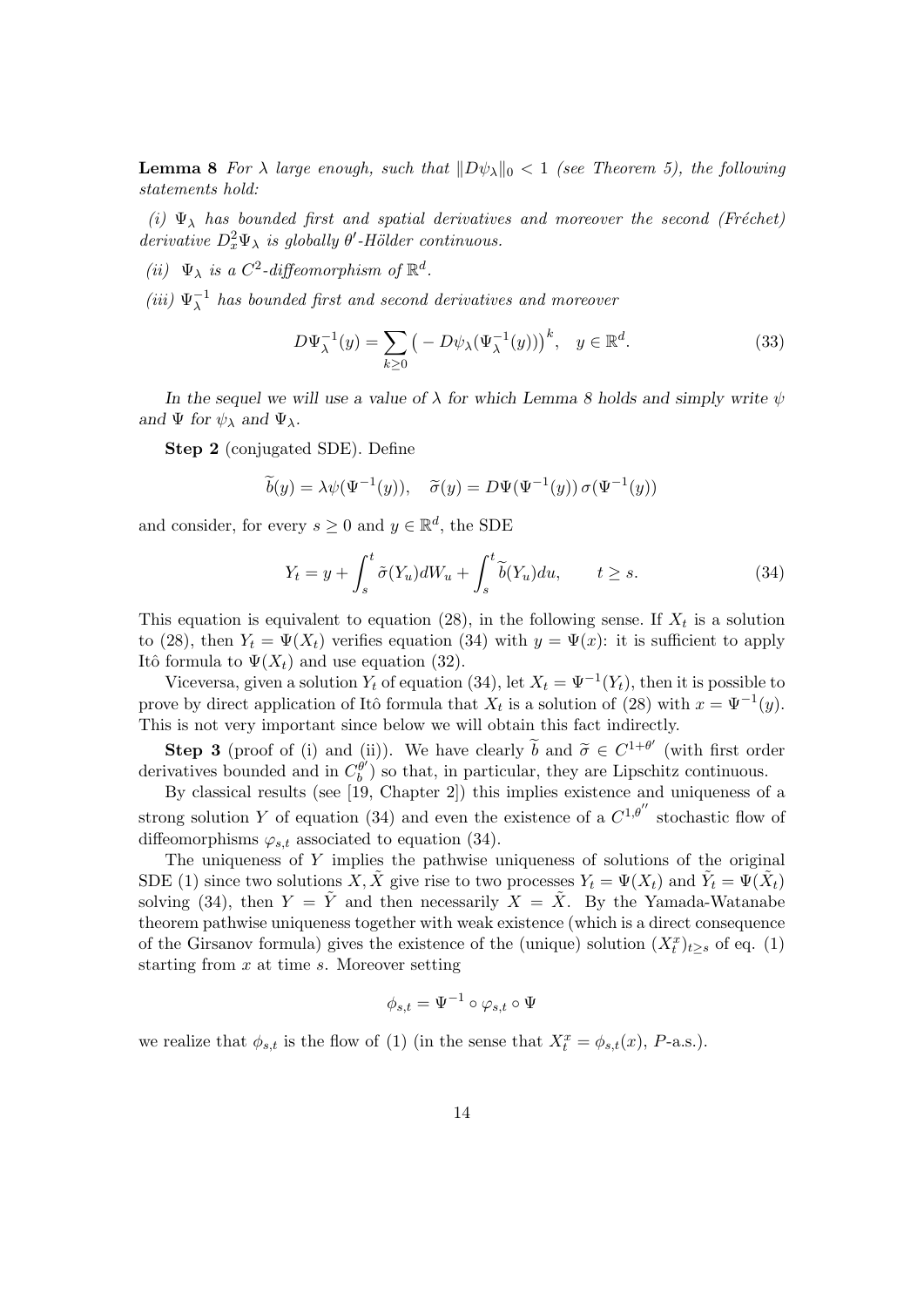**Step 4.** (proof of (iii)). Let  $\psi^n$  and  $\psi$  be the solutions in  $C^{2+\theta'}(\mathbb{R}^d;\mathbb{R}^d)$  respectively of the elliptic problem associated to  $b_n$  and to  $b \in C^{\theta}(\mathbb{R}^d; \mathbb{R}^d)$ . Notice that we can make a choice of  $\lambda$  independent of n. We write

$$
\lambda (\psi^{n} - \psi) - L (\psi^{n} - \psi) = (b^{n} - b) + (b^{n} - b) \cdot D\psi^{n}, \quad n \ge 1.
$$

By Theorem 5 we have  $\sup_{n>1} ||\psi_n||_{C^{2+\theta'}} \leq C < \infty$ . Since  $b - b_n$  is a bounded function, by the classical maximum principle (see [15]) we infer also that  $\psi - \psi_n$  is a bounded function on  $\mathbb{R}^d$  and

$$
\|\psi - \psi_n\|_0 \le \frac{C+1}{\lambda} \|b - b_n\|_0, \quad n \ge 1.
$$
 (35)

It follows that  $\psi - \psi_n \in C_b^{2+\theta'}$  $\psi_b^{(2+\theta')}(\mathbb{R}^d;\mathbb{R}^d)$  and  $\|\psi - \psi_n\|_{C_b^{2+\theta'}} \to 0$  as  $n \to \infty$ . Fix  $p \geq 1$  and consider the flows  $\varphi_{s,t}^n = \Psi^n \circ \phi_{s,t}^n \circ (\Psi^n)^{-1}$  which satisfy

$$
\varphi_{s,t}^n(y) = y + \int_s^t \widetilde{b}^n \circ \varphi_{s,u}^n(y) du + \int_s^t \widetilde{\sigma}^n \circ \varphi_{s,u}^n(y) \cdot dW_u, \tag{36}
$$

We have  $\tilde{\sigma}^n \to \tilde{\sigma}$  and  $\tilde{b}^n \to \tilde{b}$ , as  $n \to \infty$ , in  $C^{1+\theta'}(\mathbb{R}^d; \mathbb{R}^{d \times k})$  and  $C^{1+\theta'}(\mathbb{R}^d; \mathbb{R}^d)$ , respectively. By standard arguments, using the Gronwall lemma, the Doob inequality and the Burkholder inequality (compare, for instance, with the proof of [19, Theorem II.2.1]) we obtain the analog of (29) for the auxiliary flows  $\varphi_{s,t}^n$  and  $\varphi_{s,t}$ :

$$
\lim_{n \to \infty} \sup_{x \in \mathbb{R}^d} \sup_{0 \le s \le T} E[\sup_{u \in [s,T]} \frac{|\varphi^n_{s,u}(x) - \varphi_{s,u}(x)|^p}{(1+|x|)^p}] = 0.
$$
\n(37)

We can also prove the inequality

$$
\sup_{n \in \mathbb{N}} \sup_{x \in \mathbb{R}^d} \sup_{0 \le s \le T} E[\sup_{u \in [s,T]} \|D\varphi_{s,u}^n(x)\|^p] < \infty,\tag{38}
$$

for  $D\varphi_{s,t}^n(y)$ , using the fact that the stochastic equation for  $D\varphi_{s,t}^n(y)$  has the identity as initial condition and random coefficients  $\tilde{D}b^n (\phi_{s,u}^n)$  and  $\tilde{D}\tilde{\sigma}^n (\phi_{s,u}^n)$  which are uniformly bounded functions (since  $\|\overline{D}\tilde{b}^n\|_0 + \|\overline{D}\tilde{\sigma}^n\|_0 \leq C$ , uniformly in n).<br>To prove (30) is then enough to estimate  $\overline{D}\phi^n$ , using (38) then

To prove (30) is then enough to estimate  $D\phi_{s,u}^n$  using (38), the uniform boundedness of the derivatives of  $\Psi^n$  and its inverse (note that the uniform boundedness of the  $D(\Psi^n)^{-1}$  can be proved by (33)).

To prove (29) we remark that to estimate the difference  $\varphi_{s,t}^n(\Psi^n(x)) - \varphi_{s,t}(\Psi(x))$  we can split it as  $\varphi_{s,t}^n(\Psi^n(x)) - \varphi_{s,t}(\Psi^n(x)) + \varphi_{s,t}(\Psi^n(x)) - \varphi_{s,t}(\Psi(x))$ . The two differences can then be controlled by

$$
\mathbb{E}[\sup_{s\leq u\leq T}|\varphi_{s,u}^n(\Psi^n(x))-\varphi_{s,u}(\Psi^n(x))|^p]\leq a_n(1+|\Psi^n(x)|)^p\leq a_n(1+|x|)^p,
$$

(where  $a_n = \sup_{x \in \mathbb{R}^d} \sup_{0 \le s \le T} E[\sup_{u \in [s,T]} \frac{|\varphi^n_{s,u}(x) - \varphi_{s,u}(x)|^p}{(1+|x|)^p}]$  $\frac{(x)-\varphi_{s,u}(x)|^2}{(1+|x|)^p}$  and  $\lim_{n\to\infty} a_n=0$  and by

$$
\mathbb{E}[\sup_{s\leq u\leq T}|\varphi_{s,u}(\Psi^n(x))-\varphi_{s,u}(\Psi(x))|^p]\leq \sup_{z\in\mathbb{R}^d}\mathbb{E}[\sup_{s\leq u\leq T}\|D\varphi_{s,u}(z)\|^p]\|\Psi^n(x)-\Psi(x)\|^p
$$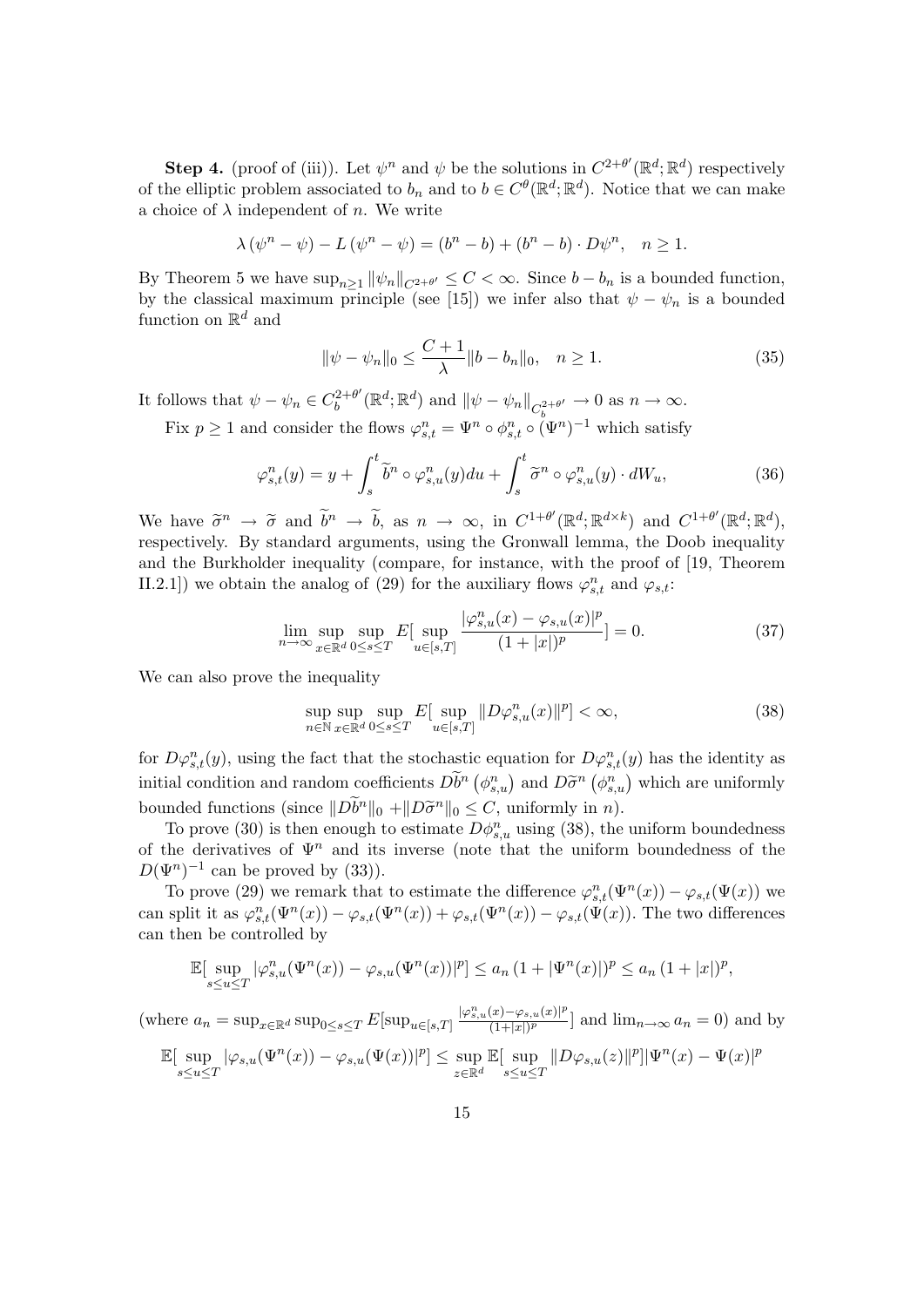$$
\leq C \|\Psi^n - \Psi\|_0^p,
$$

with  $\lim_{n \to \infty} \|\Psi^n - \Psi\|_0 = \lim_{n \to \infty} \|\psi^n - \psi\|_0 = 0$  (see (35)).

Finally, one has to check that  $(\Psi^n)^{-1}$  converges to  $\Psi^{-1}$  in the supremum norm. This follows from the inequality

$$
\sup_{y \in \mathbb{R}^d} |(\Psi^n)^{-1}(y) - \Psi^{-1}(y)| \le \sup_{x \in \mathbb{R}^d} |(\Psi^n)^{-1}(\Psi^n(x)) - \Psi^{-1}(\Psi^n(x))|
$$
  

$$
\le \sup_{x \in \mathbb{R}^d} |\Psi^{-1}(\Psi^n(x)) - \Psi^{-1}(\Psi(x))| \le ||D\Psi^{-1}||_0 ||\Psi - \Psi^n||_0,
$$

which tends to 0, as  $n \to \infty$ .

Arguing as in the proof of [19, Theorem II.3.1], we get the following linear equation for the derivative  $D\phi_{s,t}(x)$ 

$$
[D\Psi(\phi_{s,t}(x))]D\phi_{s,t}(x) = D\Psi(x) + \int_s^t [D^2\Psi(\phi_{s,u}(x))]D\phi_{s,u}(x)\,\sigma(\phi_{s,u}(x))dW_u
$$
  
+ 
$$
\int_s^t D\Psi(\phi_{s,u}(x))[D\sigma(\phi_{s,u}(x))]D\phi_{s,u}(x)dW_u - \lambda \int_s^t [D\psi(\phi_{s,u}(x))]D\phi_{s,u}(x)du,
$$
\n(39)

 $0 \leq s \leq t \leq T, x \in \mathbb{R}^d$ . From the fact that  $\lim_{n\to\infty} ||\psi^n - \psi||_{C_b^{2+\theta'}} = 0$  together with (30) and (39), we finally obtain

$$
\lim_{n \to \infty} \sup_{x \in \mathbb{R}^d} \sup_{0 \le s \le T} E[\sup_{u \in [s,T]} \|D\phi^n_{s,u}(x) - D\phi_{s,u}(x)\|^p] = 0,\tag{40}
$$

which concludes the proof.  $\blacksquare$ 

We consider now two possible extensions of Theorem 7 to the case when coefficients b and  $\sigma_i$  are time-dependent continuous functions defined on  $[0, T] \times \mathbb{R}^d$ , i.e., we are dealing with

$$
dX_t^x = b(t, X_t^x) dt + \sum_{i=1}^k \sigma_i(t, X_t^x) dW_t^i, \quad t \in [0, T], \quad X_0 = x.
$$
 (41)

**Remark 9** Let us treat the case in which also b is *bounded*. Following [10], an analogous of our Theorem 7 holds for (41) if we require that b and  $\sigma_i$  are continuous and bounded functions such that

$$
\sup_{t \in [0,T]} (\|b(t,\cdot)\|_{C_b^{\theta}} + \|\sigma_i(t,\cdot)\|_{C_b^{1+\theta}}) < \infty, \quad i = 1,\ldots,k,
$$

and, moreover (as in Hypothesis 3) we assume that  $\sigma(t, x)$  is uniformly non-degenerate, i.e., there exists the inverse of  $a(t, x) = \sigma(t, x)\sigma^*(t, x)$ , for any  $t \in [0, T]$ ,  $x \in \mathbb{R}^d$ , and

$$
||a^{-1}||_0 = \sup_{x \in \mathbb{R}^d, t \in [0,T]} ||a^{-1}(t,x)|| < \infty.
$$
 (42)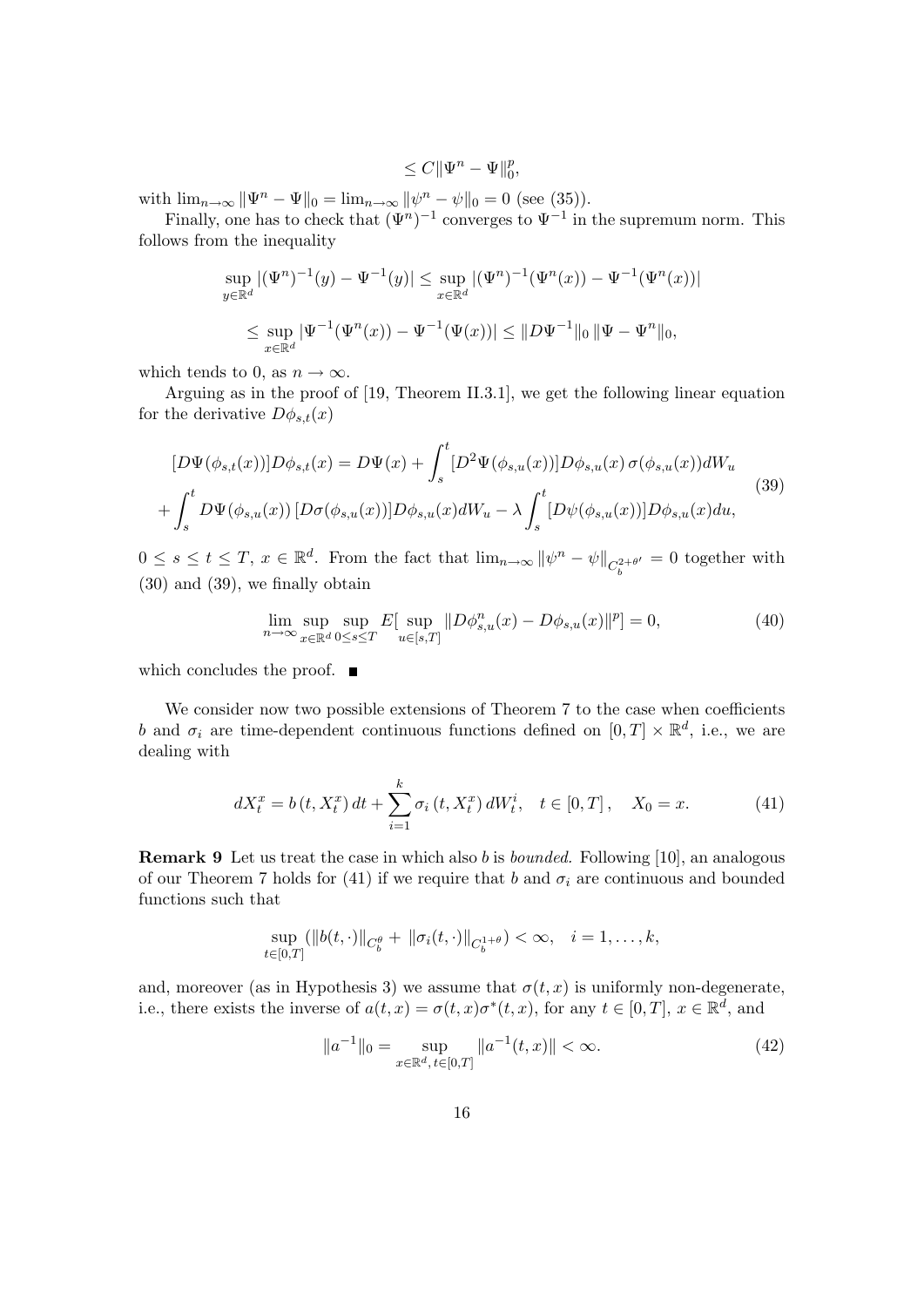To prove Theorem 7 under these hypotheses, one can follow the proof of the analogous result proved in [10]. We only give a sketch of the argument.

First note that [10, Theorem 2] remains the same even with the previous non-constant  $\sigma = (\sigma_i)$  (indeed it is a special case of a result in [18]). Then [10, Lemma 4] is true with  $\sigma$  in (41) by the following rescaling argument. Consider  $\lambda \geq 1$  and

$$
\partial_t u_\lambda + Lu_\lambda - \lambda u_\lambda = f \quad \text{in} \quad [0, \infty) \times \mathbb{R}^d,
$$

where  $L$  is the Kolmogorov operator associated to the SDE, i.e.,

$$
L = \frac{1}{2} \text{Tr}[a(t, x)D^2u(t, x)] + b(t, x) \cdot Du(t, x)
$$

(here  $(\sigma(t,x)\sigma^*(t,x)) = a(t,x)$  and D and D<sup>2</sup> denote spatial derivatives). Define a (here  $(\sigma(t, x)\sigma'(t, x)) = a(t, x)$  and *D* and *D* denote spatial derivatives). Denne a<br>function v on  $[0, \infty) \times \mathbb{R}^d$  such that  $v(\lambda t, \sqrt{\lambda} x) = u_\lambda(t, x), t \ge 0, x \in \mathbb{R}^d$ . It is easy to see that, for any  $s \geq 0, y \in \mathbb{R}^d$ ,

$$
\partial_s v(s,y) + \text{Tr}[a\left(\frac{s}{\lambda}, \frac{y}{\sqrt{\lambda}}\right)D^2 v(s,y)] + \frac{1}{\sqrt{\lambda}}b\left(\frac{s}{\lambda}, \frac{y}{\sqrt{\lambda}}\right) \cdot Dv(s,y) - v(s,y) = \frac{1}{\lambda}f\left(\frac{s}{\lambda}, \frac{y}{\sqrt{\lambda}}\right).
$$

Now the spatial Hölder seminorms of  $(s, y) \mapsto a(\frac{s}{\lambda})$  $\frac{s}{\lambda}, \frac{y}{\sqrt{\lambda}}$ ) and  $(s, y) \mapsto b(\frac{s}{\lambda})$  $\frac{s}{\lambda}, \frac{y}{\sqrt{\lambda}}$ ) are clearly independent on  $\lambda \geq 1$  and on  $s \geq 0$ . By [18, Theorem 2.4], we deduce in particular, for any  $\lambda \geq 1$ ,

$$
\sup_{s\geq 0} \|Dv(s,\cdot)\|_0 \leq \frac{C}{\lambda} \sup_{s\geq 0} \|f(s,\cdot)\|_{\theta},
$$

where C is independent of  $\lambda$ . It follows the assertion of [10, Lemma 6] since

$$
\sup_{t\geq 0} ||Du_{\lambda}(t,\cdot)||_0 = \sqrt{\lambda} \sup_{s\geq 0} ||Dv(s,\cdot)||_0 \leq \frac{C}{\sqrt{\lambda}} \sup_{s\geq 0} ||f(s,\cdot)||_{\theta}.
$$

The proof of [10, Theorem 5] (which deals with the stochastic flow) remains true even with  $\sigma$  in (41) by a straightforward modification.

Remark 10 An analogous of Theorem 7 holds for (41) requiring that Hypotheses 1, 2 and 3 are satisfied "uniformly in time".

One assumes that b and  $\sigma_i$  are continuous functions defined on  $[0, T] \times \mathbb{R}^d$ ,  $i =$  $1, \ldots, k$ . Moreover, there exists  $\theta \in (0, 1)$  such that  $b(t, \cdot) \in C^{\theta}(\mathbb{R}^d; \mathbb{R}^d)$ ,  $t \in [0, T]$ , and  $\sup_{t\in[0,T]}\|b(t,\cdot)\|_{C^{\theta}(\mathbb{R}^d,\mathbb{R}^d)}<\infty.$  In addition,  $\sigma_i(t,\cdot)\in C_b^3(\mathbb{R}^d,\mathbb{R}^d),\,t\in[0,T],$ 

$$
\sup_{t\in[0,T]}\|\sigma_i(t,\cdot)\|_{C_b^3(\mathbb{R}^d,\mathbb{R}^d)}<\infty,
$$

 $i = 1, \ldots, k$ , and one requires that condition (42) holds. Theorem 7 under these assumptions may be established by adapting the (time-independent) proof given in the present paper. However, the complete argument, even if it does not present special difficulties, is considerably longer (for instance, one has to prove the analogous of the Bismut-Elworthy-Li formula (12) in the time-dependent case).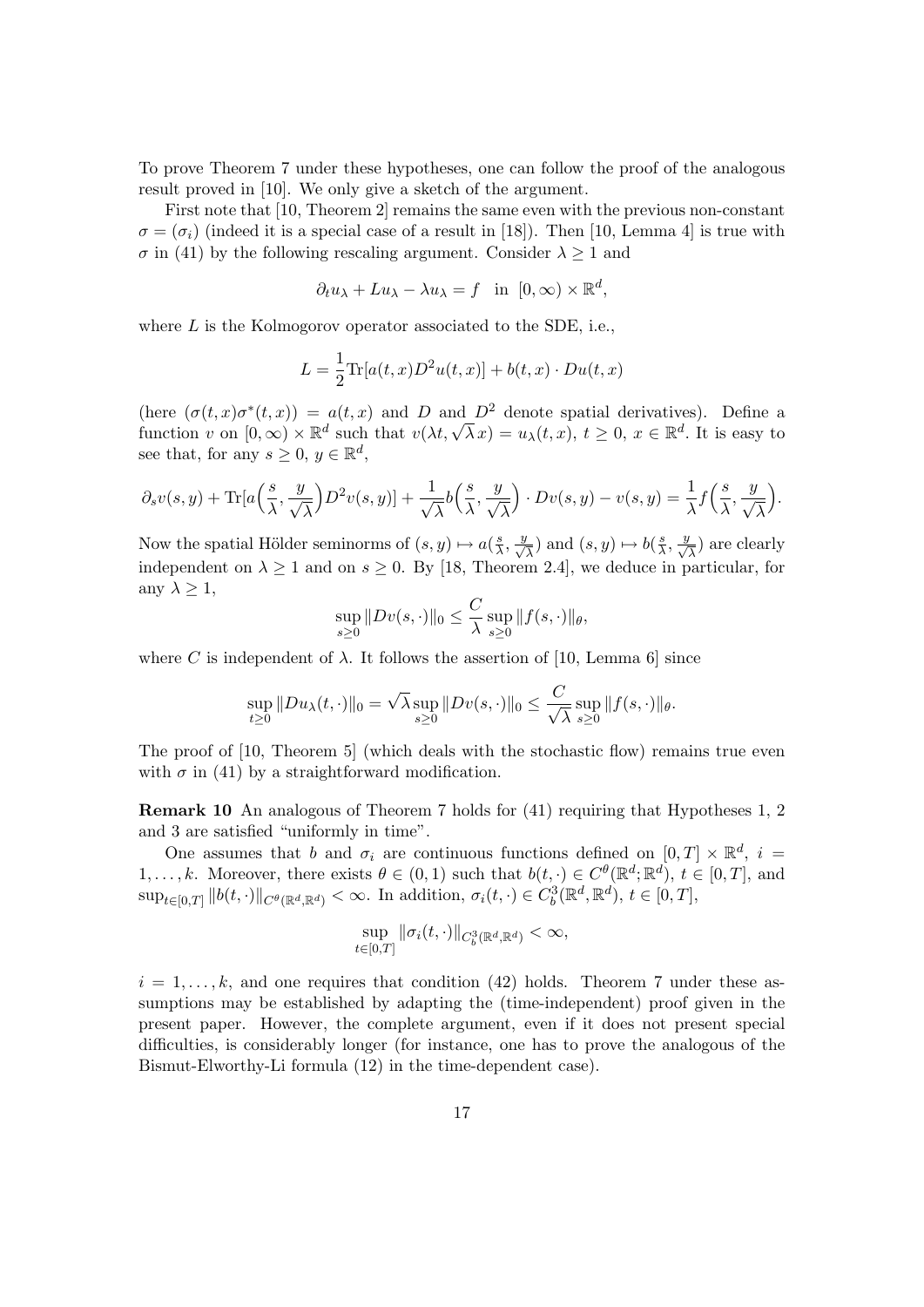We close the section by an application of the stochastic flow. We obtain a Bismut-Elworthy-Li type formula for the derivative of the diffusion semigroup  $(P_t)$  associated to (1) (compare with [3] and [6]). It seems the first time that such formula is given for diffusion semigroups associated to SDEs with coefficients which are not locally Lipschitz.

**Theorem 11** Let  $f : \mathbb{R}^d \to \mathbb{R}$  be uniformly continuous and bounded. For any  $x, h \in \mathbb{R}^d$ , we have  $(cf. (12))$ 

$$
D_h P_t f(x) = \frac{1}{t} \mathbb{E}[f(\phi_t(x)) \int_0^t \langle (\sigma^* a^{-1})(\phi_u(x)) D_h \phi_u(x), dW_u \rangle], \quad t > 0, \ x \in \mathbb{R}^d,
$$

where  $\langle DP_tf(x), h\rangle = D_hP_tf(x)$  and  $D\phi_u(x)$  solves (39) with  $s = 0$  (we set  $\phi_u(x) =$  $\phi_{0,u}(x)$ .

**Proof.** We prove the formula when  $f \in C_b^{\infty}(\mathbb{R}^d)$ . Indeed, then, by a straightforward uniform approximation of  $f$ , one can obtain the formula in the general case.

Let  $\vartheta : \mathbb{R}^d \to \mathbb{R}$  be a smooth test function such that  $0 \leq \vartheta(x) \leq 1, x \in \mathbb{R}^d$ ,  $\vartheta(x) = \vartheta(-x)$ ,  $\int_{\mathbb{R}^d} \vartheta(x) dx = 1$ , supp  $(\vartheta) \subset B(0, 2)$ ,  $\vartheta(x) = 1$  when  $x \in B(0, 1)$ . For any  $n \geq 1$ , let  $\vartheta_n(x) = n^d \vartheta(nx)$ . Define  $b_n = b * \vartheta_n$ .

We have that  $b_n$  is a  $C^{\infty}$  and Lipschitz vector field such that  $b - b_n \in C_b^{\theta}(\mathbb{R}^d; \mathbb{R}^d)$ and  $||b - b_n||_{C_b^{\theta}}$  tends to 0 as  $n \to \infty$ . Let  $(\phi_t^n)$  be the associated flow of smooth diffeomorphisms which solves the SDE involving  $b_n$  and let  $(P_t^n)$  be the corresponding diffusion semigroup. The Bismut-Elworthy-Li formula for  $(P_t^n)$  is given by

$$
D_h P_t^n f(x) = \frac{1}{t} \mathbb{E}[f(\phi_t^n(x)) \int_0^t \langle (\sigma^* a^{-1})(\phi_u^n(x)) D_h \phi_u^n(x), dW_u \rangle], \ t > 0, \ x \in \mathbb{R}^d, \ n \in \mathbb{N}.
$$

Note that  $D_h P_t^n f(x) = \mathbb{E}[\langle Df(\phi_t^n(x)), D_h \phi_t^n(x) \rangle]$ . Passing to the limit as  $n \to \infty$ , using the estimates  $(29)$  and  $(31)$ , we get

$$
D_h P_t f(x) = \mathbb{E}[\langle Df(\phi_t(x)), D_h \phi_t(x) \rangle] = \frac{1}{t} \mathbb{E}[f(\phi_t(x)) \int_0^t \langle \sigma^{-1}(\phi_u(x)) D_h \phi_u(x), dW_u \rangle],
$$

for any  $t > 0, x \in \mathbb{R}^d$ .

## References

- [1] Bertoldi M., Lorenzi L., Analytical Methods for Markov semigroups, Chapman & Hall/CRC, 2007.
- [2] Bahlali K., Flows of homeomorphisms of stochastic differential equations with measurable drift, Stochastics Stochastics Rep. 67 (1999), no. 1-2, 53-82.
- [3] Bismut J. M., Martingales, the Malliavin Calculus and hypoellipticity general Hörmander's condition, Z. Wharscheinlichkeitstheorie Gabiele 56 (1981), 469-505.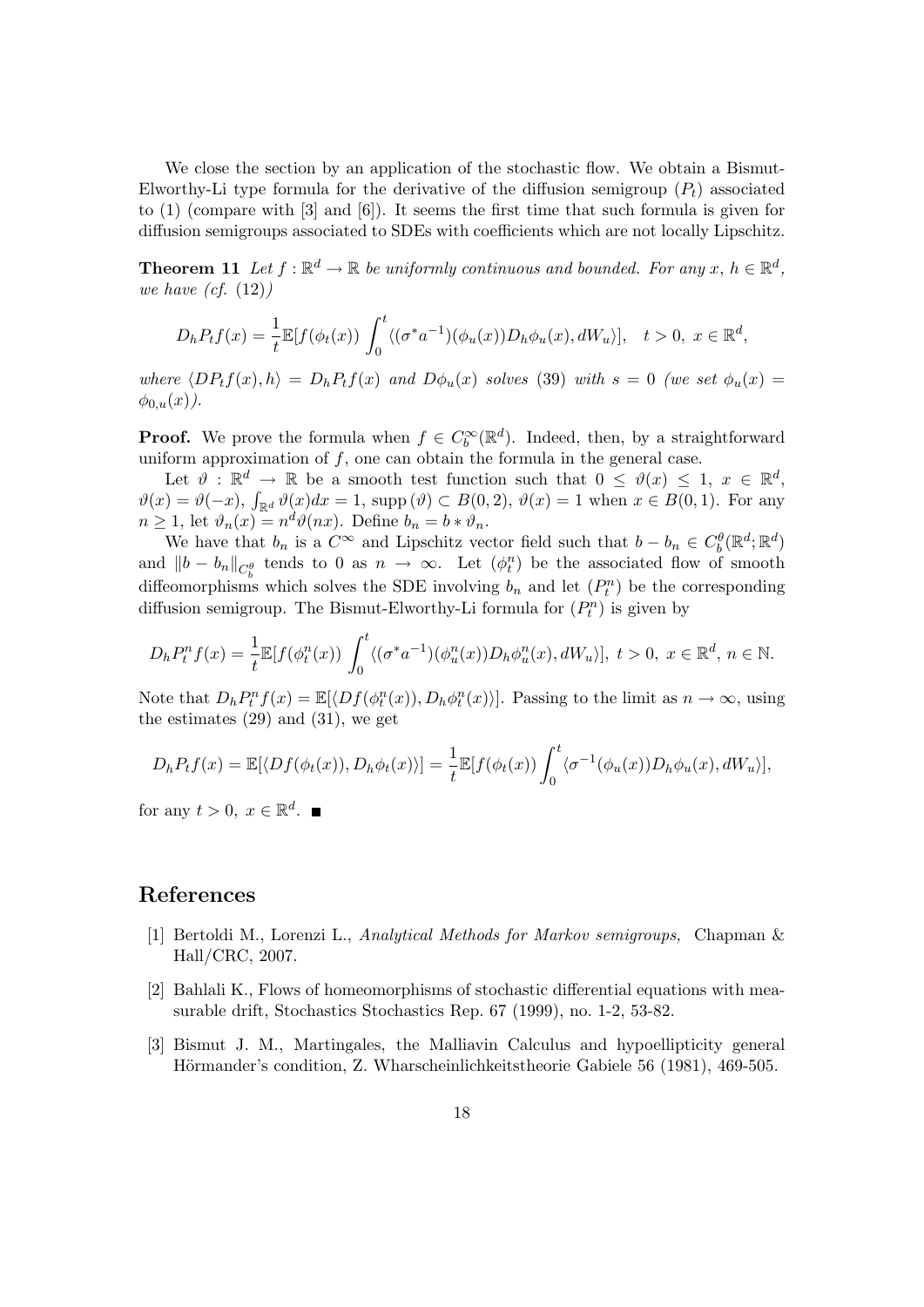- [4] Cerrai S., Second order PDE's in finite and infinite dimensions. A probabilistic approach., Lectures Notes in Math. 1762, Springer Verlag, 2001.
- [5] Da Prato G., Zabczyk J., Ergodicity for infinite-dimensional systems, London Mathematical Society Lecture Note Series, 229, Cambridge University Press, Cambridge, 1996.
- [6] Elworthy K.D., Li X.M., Formulae for the Derivatives of Heat Semigroups, J. Funct. Anal. 125 (1994), 252-286.
- [7] Fang S., Imkeller P., Zhang T., Global flows for stochastic differential equations without global Lipschitz conditions, Ann. Probab. 35 (2007), no. 1, 180-205.
- [8] Fang S., Luo D., Flow of homeomorphisms and stochastic transport equations, Stoch. Anal. Appl. 25 (2007), no. 5, 1079-1108.
- [9] Fang S. and Zhang T., A study of a class of stochastic differential equations with non-Lipschitzian coefficients, Prob. Theory Relat. Fields 132 (2005) 356-390.
- [10] Flandoli F., Gubinelli M., Priola E., Well-posedness of the transport equation by stochastic perturbation, Preprint arXiv.org (http://arxiv.org/abs/0809.1310v2).
- [11] Flandoli F., Russo F., Generalized calculus and SDEs with non regular drift, Stoch. Stoch. Rep., 72 (2002), no. 1-2, 11-54.
- [12] Fuhrman M., Smoothing properties of nonlinear stochastic equations in Hilbert spaces, NoDEA, Nonlinear Differential Equations Appl. 3 (1996), 445-464.
- [13] Gyöngy I., Martinez T., On stochastic differential equations with locally unbounded drift, Czechoslovak Math. J. (4) 51 (126) (2001) 763783.
- [14] Fournie E., Lasry J.M., Lebuchoux J., Lions P.L. and Touzi N., Applications of Malliavin calculus to Monte Carlo methods in finance, Finance Stoch. 3 (1999), 391-412.
- [15] Krylov, N. V., Lectures on elliptic and parabolic equations in Hölder spaces, Graduate Studies in Mathematics, 12. American Mathematical Society, Providence, RI, 1996.
- [16] Krylov N. V., Parabolic equations in  $L_p$ -spaces with mixed norms, Algebra i Analiz., Vol. 14 (2002), No. 4, 91-106 in Russian; English translation in St. Petersburg Math. J., Vol. 14 (2003), No. 4, 603-614.
- [17] Krylov N. V., Röckner M., Strong solutions of stochastic equations with singular time dependent drift. Probab. Theory Related Fields 131 (2005), no. 2, 154–196.
- [18] Krylov N. V., Priola E., Elliptic and parabolic second-order PDEs with growing coefficients, Preprint arXiv.org (http://arxiv.org/abs/0806.3100v1) to appear in Comm. in PDEs.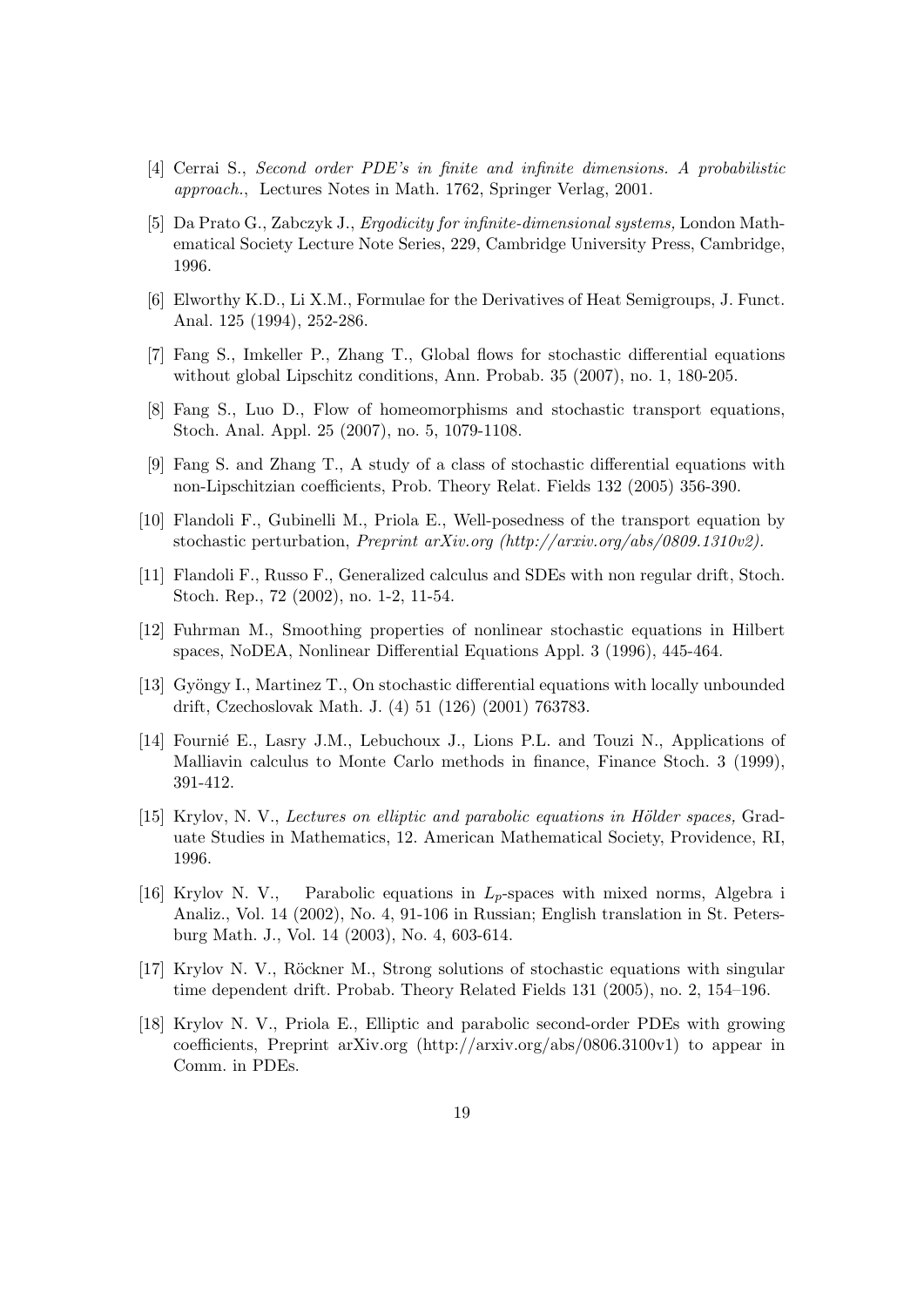- [19] Kunita H., Stochastic differential equations and stochastic flows of diffeomorphisms. Ecole d'été de probabilités de Saint-Flour, XII-1982, 143–303, Lecture Notes in Math., 1097, Springer, Berlin, 1984.
- [20] Kunita H. Stochastic Flows and Stochastic Differential Equations, Cambridge 1990.
- [21] Kusuoka S. and Stroock D.W. Application of the Malliavin calculus, III, J. Fac. Sci. Univ. Tokyo IA Math. 34(1987), 391-442.
- [22] Li X. M., Strong p-completeness of stochastic differential equations and the existence of smooth flows on non-compact manifolds, Probab. Theory Related Fields 100 (1994), 485-511.
- [23] Li X.M., Scheutzow M., in preparation.
- [24] Mohammed S., Scheutzow M., The stable manifold theorem for non-linear stochastic systems with memory. I. Existence of the semiflow, J. Funct. Anal., 205 (2003), 271- 306.
- [25] Priola E., Zabczyk J., Liouvile theorems for non-local operators, J. Funct. Anal. 216 (2004), 455-490.
- [26] Priola E. Formulae for the derivatives of degenerate diffusion semigroups, J. Evol. Equ. 6 (2006), no. 4, 577-600.
- [27] Priola E., Schauder estimates for a class of degenerate Kolmogorov equations, Preprint 2007 (University of Torino), to appear in Studia Math.
- [28] Protter, P. E., Stochastic Integration and Differential Equations, Second Edition, Springer, 2004.
- [29] Ren J., Zhang X., Stochastic flows for SDEs with non-Lipschitz coefficients, Bull. Sci. Math. 127 (2003) 739754.
- [30] Revuz D., Yor M., Continuous Martingales and Brownian Motion, Springer-Verlag, Berlin 1991.
- [31] Veretennikov, Yu. A., On strong solution and explicit formulas for solutions of stochastic integral equations. Math. USSR Sb. 39, 387-403 (1981).
- [32] Zhang, X., Strong solutions of SDES with singular drift and Sobolev diffusion coefficients, Stoc. Processes and their Applications 115 (2005) 18051818.
- [33] Zhang, X., Homeomorphic flows for multi-dimensional SDEs with non-Lipschitz coefficients, Stochastic Processes and their Applications 115 (2005) 435448.
- [34] Zhang, X., Stochastic flows and Bismut formulas for non-Lipschitz stochastic hamiltonian systems, manuscript.